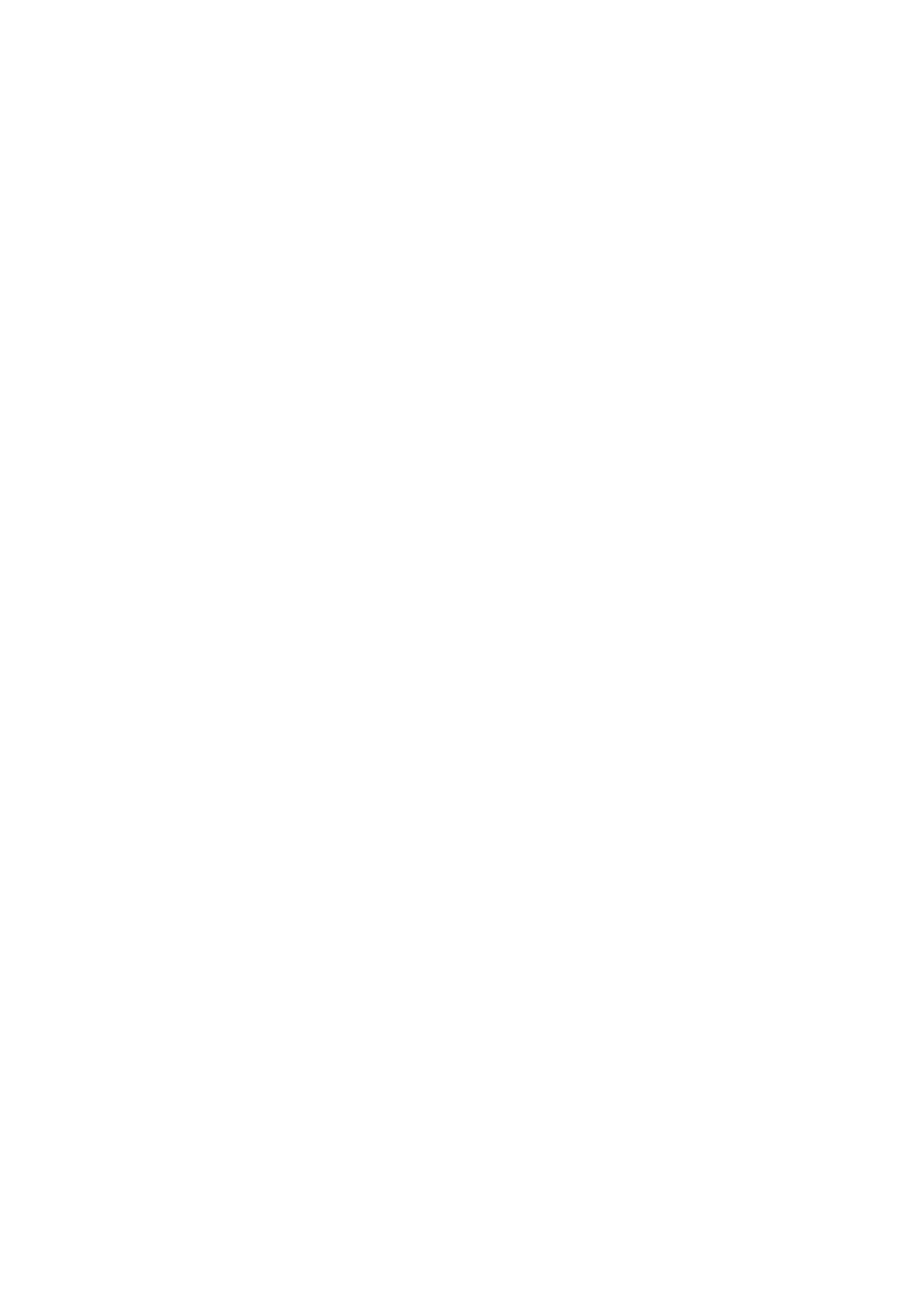#### **In the case of Ataykaya v. Turkey,**

The European Court of Human Rights (Second Section), sitting as a Chamber composed of:

Guido Raimondi, *President,* Işıl Karakaş, Nebojša Vučinić, Helen Keller, Paul Lemmens, Egidijus Kūris, Robert Spano, *judges,* and Abel Campos, *Section Registrar,*

Having deliberated in private on 1 July 2014,

Delivers the following judgment, which was adopted on the last-mentioned date:

## **PROCEDURE**

1. The case originated in an application (no. 50275/08) against the Republic of Turkey lodged with the Court under Article 34 of the Convention for the Protection of Human Rights and Fundamental Freedoms ("the Convention") by a Turkish national, Mr Mehmet Nesip Ataykaya ("the applicant"), on 17 October 2008.

2. The applicant was represented by Ms R. Yalçındağ Baydemir, a lawyer practising in Diyarbakır. The Turkish Government ("the Government") were represented by their Agent.

3. Relying on Articles 2, 3, 13, 14 and 17 of the Convention, the applicant alleged that the police had used excessive force against his son, leading to his death.

4. Notice of the application was given to the Government on 23 November 2010.

## THE FACTS

## I. THE CIRCUMSTANCES OF THE CASE

5. The applicant was born in 1951 and lives in Diyarbakır. He is the father of Tarık Ataykaya, born on 25 September 1983, who died on 29 March 2006.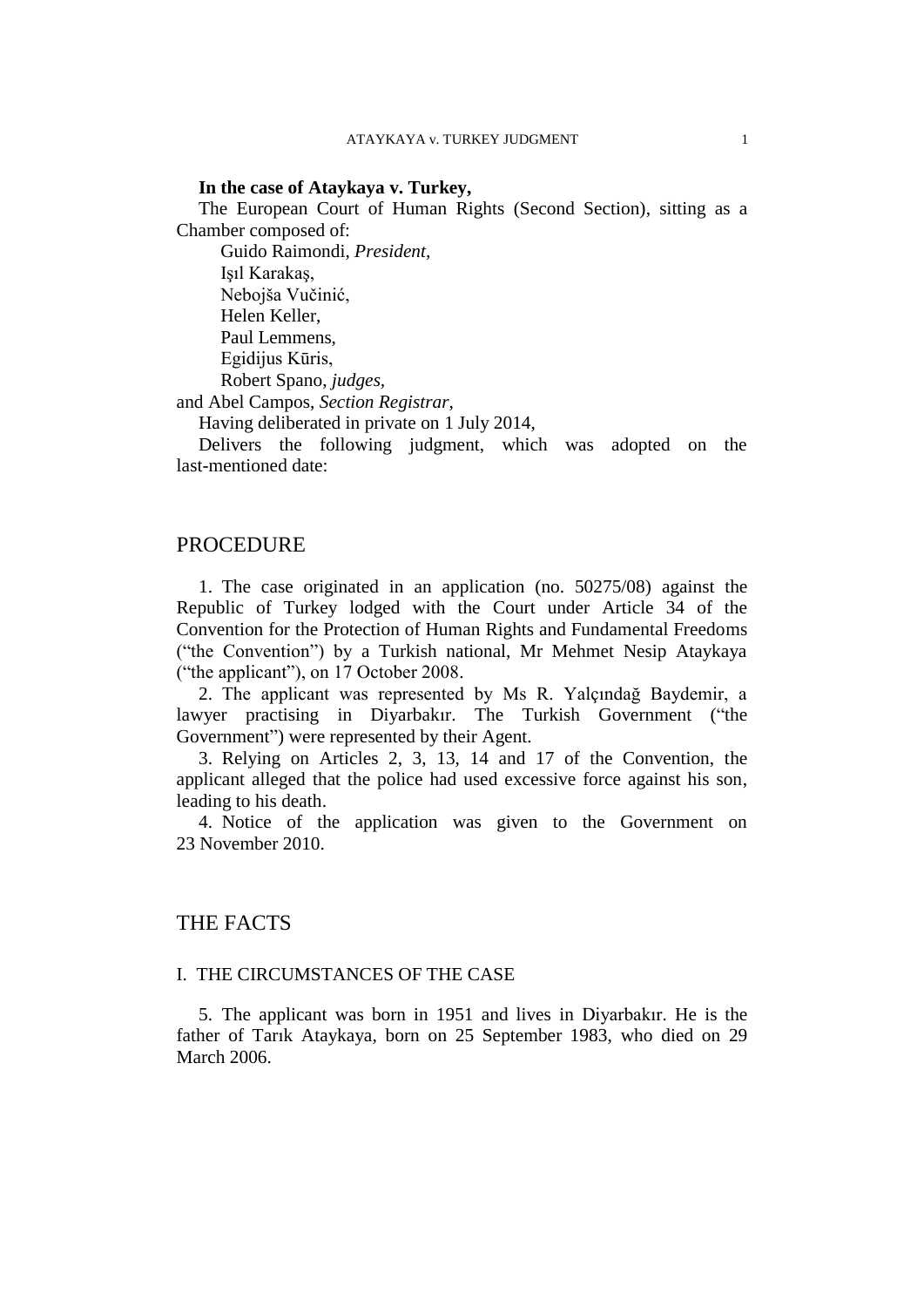#### **A. Incident of 29 March 2006**

6. Following the death of fourteen members of the PKK (Kurdistan Workers' Party, an illegal armed organisation) in an armed clash on 24 March 2006, many illegal demonstrations took place in Diyarbakır between 28 and 31 March 2006, during which a number of demonstrators were killed. According to the Government, some 2,000 individuals took part in those demonstrations, in which the police headquarters was bombarded with stones, sticks and petrol bombs, with the police and their vehicles coming under attack around the city. It was reported that, during those incidents, nine people died and over 200 members of the police force and 214 higherranking officers, a doctor, a nurse, two journalists and an ambulance driver were wounded. Similarly, a number of offices and public buildings, including the school of medicine of Dicle University and police premises, were damaged.

7. On 29 March 2006, at around 13.30 p.m. to 2 p.m., on leaving his workplace, Tarık Ataykaya found himself in the middle of a demonstration. The Government accepted the argument that Tarık Ataykaya had not taken part in the demonstration but had just been passing by, and explained that the police had fired a large number of tear-gas grenades to disperse the demonstrators. Tarık Ataykaya was struck on the head by one of the grenades and died a few minutes later.

8. On 30 March 2006, at 11.15 a.m., an autopsy was carried out at the public hospital of Diyarbakır. The report's conclusions read as follows:

"1. Death was caused by a haemorrhage and brain damage inflicted by a firearm projectile (tear-gas grenade – *gaz fişeği*).

2. The characteristics of the projectile's point of entry show that it had not been fired from a short distance ..."

9. On 3 April 2006, I.D., an eyewitness and colleague of Tarık Ataykaya, went with M.S.D., another eyewitness and colleague of the latter, to the office of the Human Rights Association in Diyarbakır. I.D. stated in particular as follows:

"... On 29 March 2006, at around 1.30 p.m. to 2 p.m., we closed the workshop with Tarık Ataykaya, one of the workers, and returned home on foot. We saw tanks go past. People were very worried. Six or seven members of the security forces, armed and wearing the uniform of special teams (they were wearing special military uniforms with mixed colours, they were not ordinary policemen or soldiers), arrived. They started shooting at random. There was a great pandemonium. While we were running we heard gunfire ... We saw Tarık Ataykaya fall to the ground unconscious (the security force personnel were firing with one knee on the ground and taking aim. That means they were not firing in the air but towards people). ... I realised that [Tarık Ataykaya] was wounded in the head. M.S.D. also realised this. We carried Tarık Ataykaya to an empty space near a building and called an ambulance ..."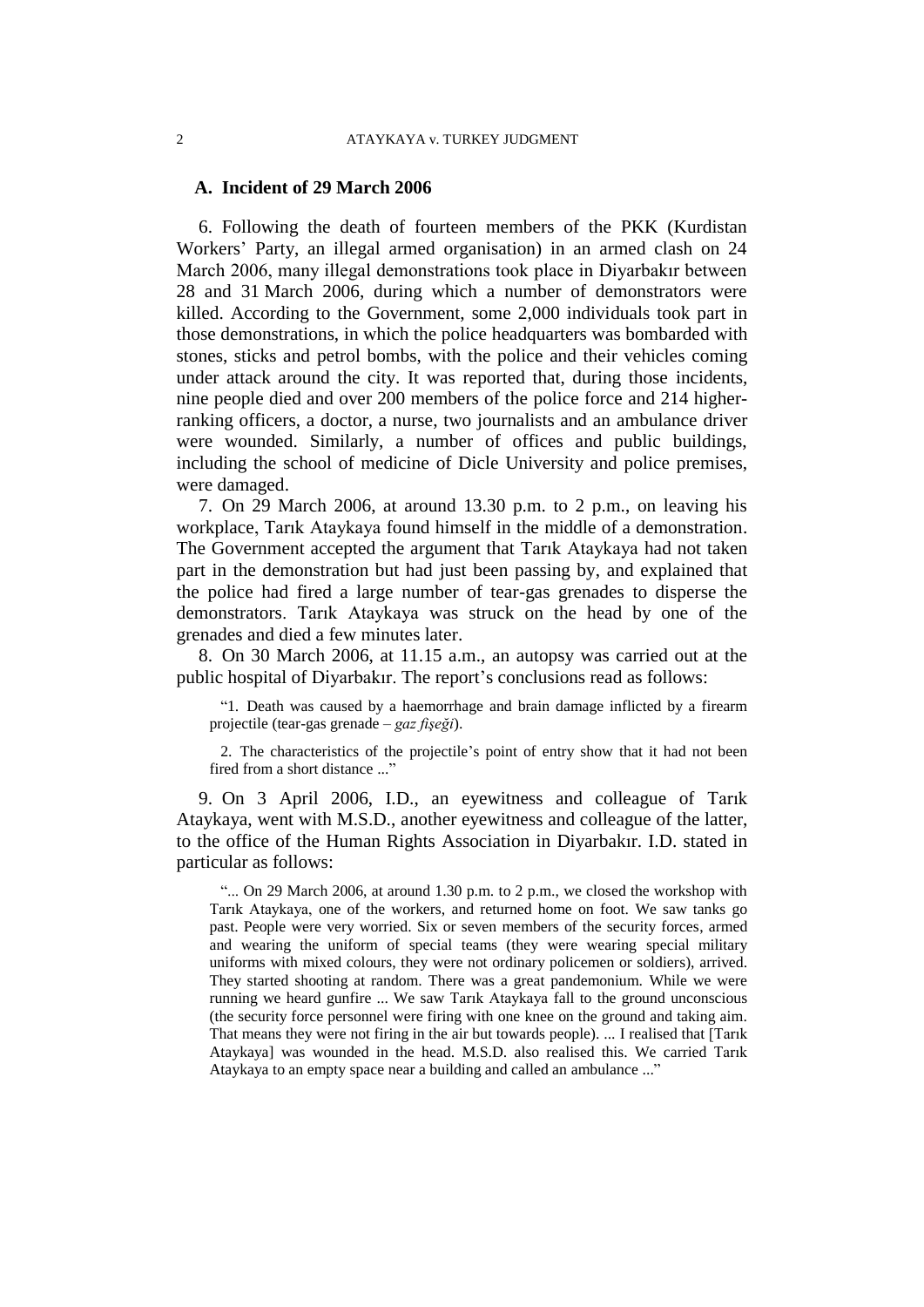10. Following a request by the Diyarbakır public prosecutor's office on 4 April 2006, a forensic report was drawn up on 12 April 2006 by the presidency of the criminal investigation department's forensic laboratories attached to the Diyarbakır police headquarters. It showed that the object extracted from Tarık Ataykaya's head was a plastic cartridge (*muhimmat*) from a tear-gas grenade of type no. 12. The report also stated that the cartridge did not bear any characteristic markings from which the firearm in question could have been identified.

#### **B. Administrative and criminal investigations**

#### *1. The applicant's complaint*

11. On 19 April 2006 the applicant filed a criminal complaint. Referring to the statements of I.D. and M.S.D. to the Human Rights Association in Diyarbakır (see paragraph 9 above), he asked the public prosecutor of Diyarbakır to identify the police officer who had fired at his son and to bring criminal proceedings against him for murder. He also asked that the object extracted from the deceased's head be examined by a panel of experts from the forensic institute.

*2. Attempts by the public prosecutor's office to determine the identity and number of members of the security forces authorised to use grenade launchers*

12. On 3 May 2006 the Diyarbakır public prosecutor's office responsible for investigating organised crime declined jurisdiction to examine the case. It stated, *inter alia*, as follows:

"... the autopsy carried out on the deceased showed that death had been caused by a cartridge striking [the deceased's head]. [Subsequently], the forensic report established that this cartridge came from a tear-gas grenade of type no. 12, a type used by the security forces ... Consequently, the investigation must be carried out by the public prosecutor [responsible for investigating ordinary crimes]."

13. On 23 May 2006 the public prosecutor of Diyarbakır dealing with the case, following the decision to decline jurisdiction on 3 May 2006, sent a letter to the Diyarbakır police headquarters. He asked for information on the police units which had been equipped with tear-gas grenade launchers during the incident of 29 March 2006 and for the identification numbers of the personnel who had used them. However, it can be seen from the answers given by the Diyarbakır police headquarters, as summarised below, that it was not possible to establish with certainty the identity or number of all the members of the security forces who had been authorised to use that type of weapon.

14. First, in June 2006, the Diyarbakır police informed the Diyarbakır public prosecutor that during the incident in question three police officers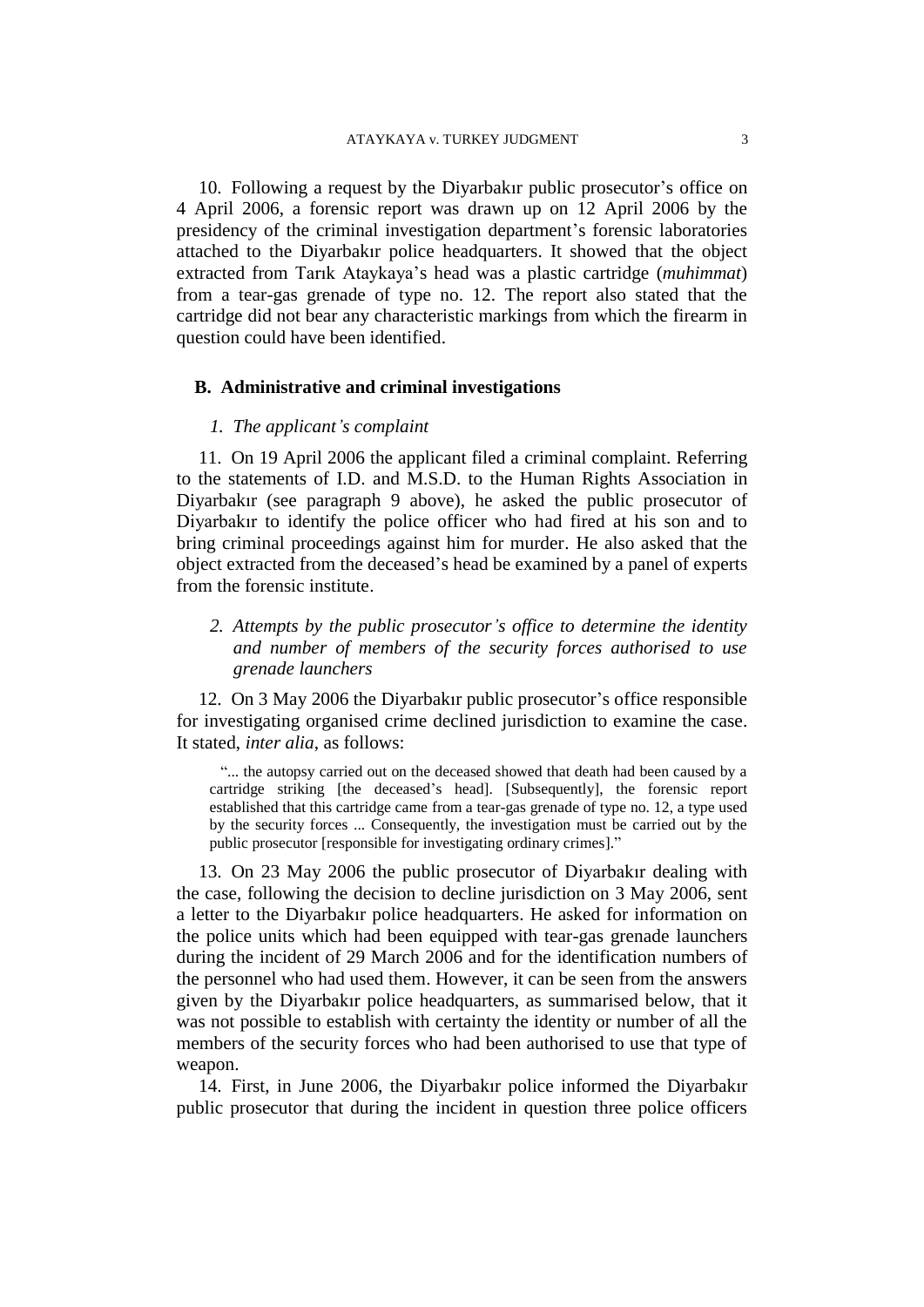from the special forces (*özel harekat*), whose identification numbers were indicated in the letter, had used grenade launchers in order, according to them, to disperse demonstrators who had been throwing stones and petrol bombs at the security forces.

15. In a letter of 13 July 2006 the head of the Anti-Terrorist Branch of the Diyarbakır police informed the Diyarbakır public prosecutor that it had not been possible to identify the individuals responsible for the death of Tarık Ataykaya.

16. On 30 October 2006 the Diyarbakır public prosecutor asked the Diyarbakır police headquarters to inform him of the positions to which the three police officers concerned had been assigned on the date of the incident in question.

17. On 1 December 2006 a document concerning the assignment of the three police officers was added to the file. It showed that these officers had been assigned to various zones during the incident.

18. In a letter of 10 April 2007, the head of the Anti-Terrorist Branch of the Diyarbakır police in turn informed the Diyarbakır public prosecutor's office that twelve tear-gas grenade launchers had been listed in the names of twelve officers of the special forces, that those officers had not been posted to Goral avenue (near the site of the incident) and that, in the course of the incident, those teams had been assigned to various zones on the instructions of the police chiefs. In addition, it stated that eleven other police officers of the Rapid Response Force (*çevik kuvvet*) had used grenade launchers and that they had been assigned to different zones during the incident. He lastly concluded that grenade launchers had been used by a total of twenty-three police officers attached to the Anti-Terrorist Branch.

## *3. Testimony obtained by the public prosecutor's office*

19. On 1 November 2006 the applicant was heard by the public prosecutor's office. He requested the identification and punishment of those responsible for his son's death.

20. On 14 February 2007, B.A., one of the three police officers whose identification numbers had been communicated previously (see paragraph 14 above), gave evidence to the public prosecutor's office. He stated that, on the day of the incident, some 500 police officers and soldiers had used tear-gas grenade launchers and that, if Tarık Ataykaya had died as a result of a tear-gas grenade fired by the security forces, any one of those 500 police officers and soldiers could have fired it. He added that, during the incident, some 4,000 to 5,000 tear-gas grenades had been used by police officers from the special forces in order to disperse the demonstrators.

21. On 5 November 2007 the applicant was again heard by the public prosecutor's office. He repeated his request for the identification and punishment of those responsible for his son's death.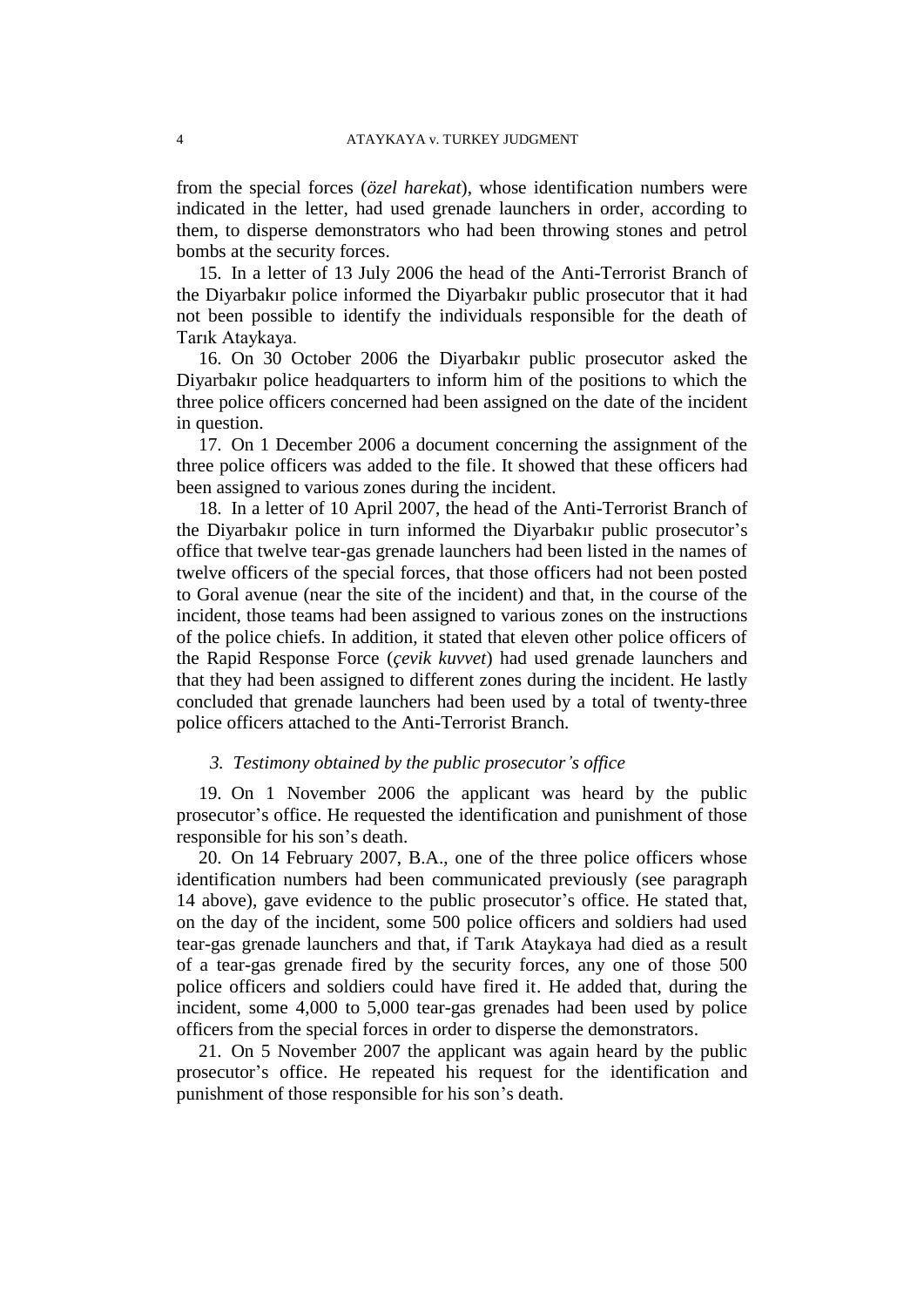22. On 15 November 2007, I.D., an eyewitness and a colleague of Tarık Ataykaya, gave evidence to the public prosecutor's office. He stated in particular as follows:

"... On 29 March 2006 we were working with Tarik Ataykaya in the joinery workshop on Medine boulevard in Bağlar. Around noon, a large crowd had gathered on Medine boulevard because of the demonstrations ... We had to close the workshop. There were about 50-60 demonstrators and 5-6 police officers, wearing camouflage clothing and balaclavas. As we were locking up the workshop, I saw that masked policemen, with one knee on the ground (*yere diz çökerek*), were firing guns unremittingly towards the demonstrators. Tarık Ataykaya was with us. He did not take part in the demonstrations. After leaving the workshop Tarık Ataykaya went back there because the demonstrators were heading towards us. [At that moment], Tarık Ataykaya, hit by a bullet fired by one of the policemen, fell to the ground, which means that he was shot by police gunfire. Supporting him, we took him to an empty space near a building and called an ambulance. Tarık Ataykaya had been struck on the head and small pieces of his brain had come out. We took Tarık Ataykaya to hospital with a pick-up truck as there was no sign of the ambulance. As the policemen were masked, I am unable to identify them."

I.D. added that, on the day of the incident, some of his friends had said that they had seen footage of the incident, probably on the private television channel NTV.

23. On the same day, M.S.D., an eyewitness and colleague of Tarık Ataykaya, also gave evidence to the public prosecutor's office. He confirmed I.D.'s statements.

24. Also on 15 November 2007, R.K., a resident of the district where the incident had taken place was interviewed by the Diyarbakır public prosecutor's office. She stated in particular:

"... on 29 March 2006, at my home on Medine boulevard, I was waiting for my son to come home from school. It was about 1 p.m. The demonstrations had begun in the streets. My son was late and I went to look for him on Medine boulevard. I saw my son coming back from school. Tarık Ataykaya, with three of his colleagues, had closed the workshop and I think he was on his way home. The street was full of people. The policemen were advancing in our direction. They were firing their guns continuously towards the demonstrators. When I got home with my son, I saw that a masked policeman, with one knee on the ground, was firing towards Tarık Ataykaya, who had his back to the policeman. I saw Tarık Ataykaya fall to the ground. He was carried to the door of a building. An ambulance was called. When I checked Tarık Ataykaya's heart, I realised that he was dead. The policemen who had come towards us were masked, so I would not be able to identify them. As my attention was totally focussed on Tarık Ataykaya, I did not see what the policeman was doing. The individuals present during the incident were I.D. and M.S.D. ..."

25. On 21 January 2008 the Diyarbakır public prosecutor asked the Ankara public prosecutor's office to take testimony from police officers N.O. and H.A., to establish whether they had been present on Medine boulevard or Goral avenue during the incident.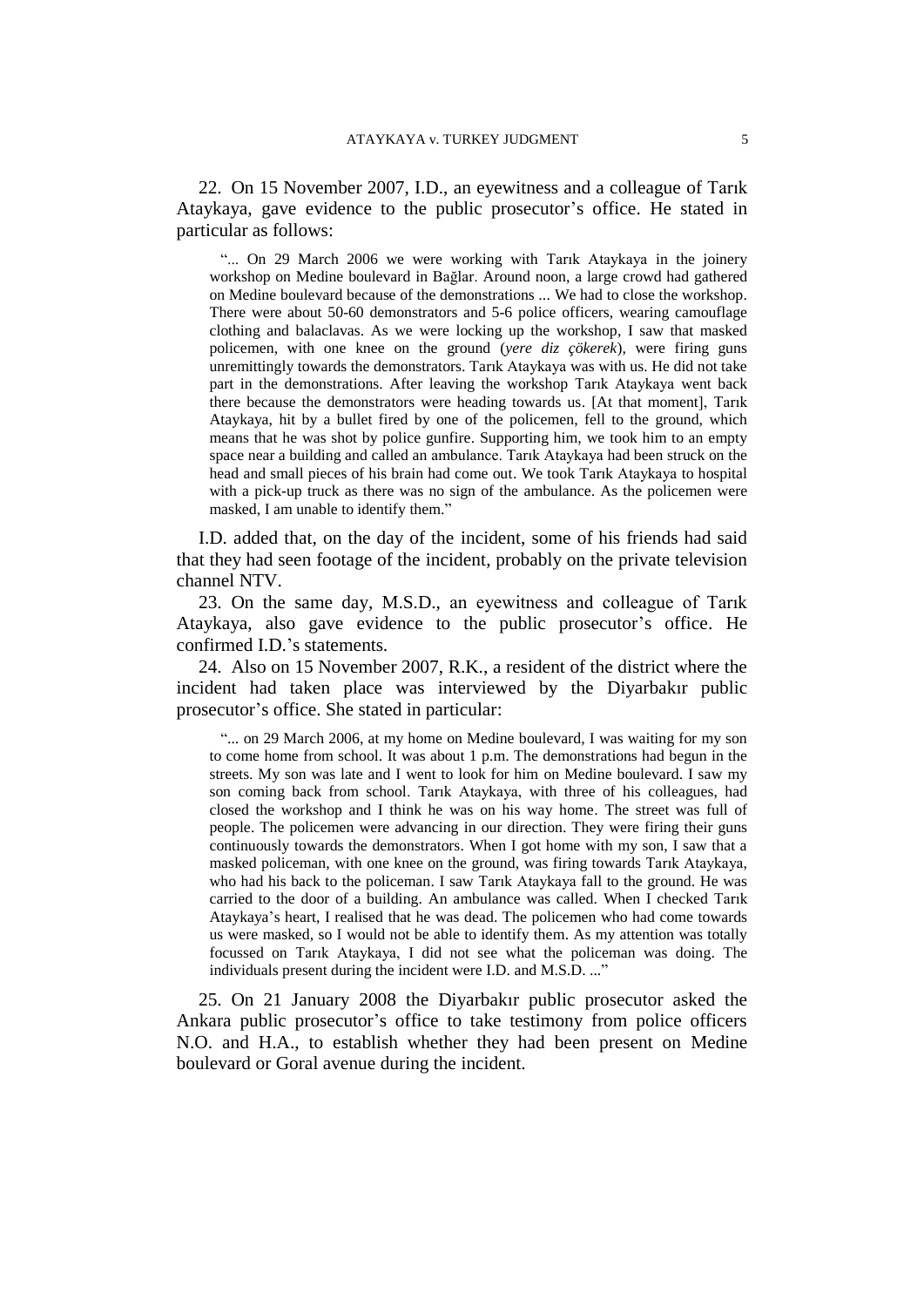26. On 18 February 2008 N.O. and H.A. were interviewed by the public prosecutor's office. They stated that they had not been assigned to those two places at the time the incident had taken place and had not witnessed it.

## *4. Administrative investigation*

27. In the meantime, in a letter of 2 November 2007, the public prosecutor asked the Diyarbakır provincial governor's office to open an administrative investigation and to transmit the relevant file to the public prosecutor's office. He pointed out that in the context of that investigation it would be appropriate to take statements from the eleven police officers of the Rapid Response Force and the three police officers of the special forces.

28. It can be seen from the file that an administrative investigation was opened by the Diyarbakır provincial governor's office in order to determine the responsibility of fourteen police officers in the incident. Following that investigation, on 30 January 2008, the police disciplinary board of the provincial governor's office made up of the governor, the head of the health department and three police superintendents, decided not to impose any sanction on the police officers who had used tear gas during the demonstration of 29 March 2006. The board made the following observations in particular:

"... It is appropriate to close the case having regard [to the following points:] it was a major incident. According to the witness statements, the face of the officer who fired the tear-gas grenade which caused the death of the deceased was not visible because he was wearing a balaclava. All officers have undergone training in which they learned that the firing [of grenades] must be carried out in such a way as not to hit the target directly. There is no document, evidence, sign or circumstantial evidence (*emare*) from which it could be established that the officers under investigation committed the offence in question ..."

### *5. Permanent search notice*

29. On 3 April 2008 the Diyarbakır public prosecutor's office issued a permanent search notice for the purposes of tracing the person who fired the grenade in question, with effect until 29 March 2021, when the offence would become time-barred. Referring, *inter alia*, to the decision taken by the police disciplinary board to close the case, it found in particular as follows:

"... The autopsy carried out on 30 March 2006 showed that the death was caused by a tear-gas grenade of type no. 12 which struck [the deceased's head] ... This projectile was used by the forces on duty at the time of the incident ...

... Under Article 6 appended to Law no. 2559 on the duties and powers of the police, the police are entitled to use physical force, material force and weapons in order to immobilise offenders, in a gradual manner and in proportion to the particularities and degree of resistance and aggressiveness of the offender. In those circumstances, it will be for the superior to determine the degree of force to be used ... [Moreover], under Article 24 of the Criminal Code, a person who complies with statutory obligations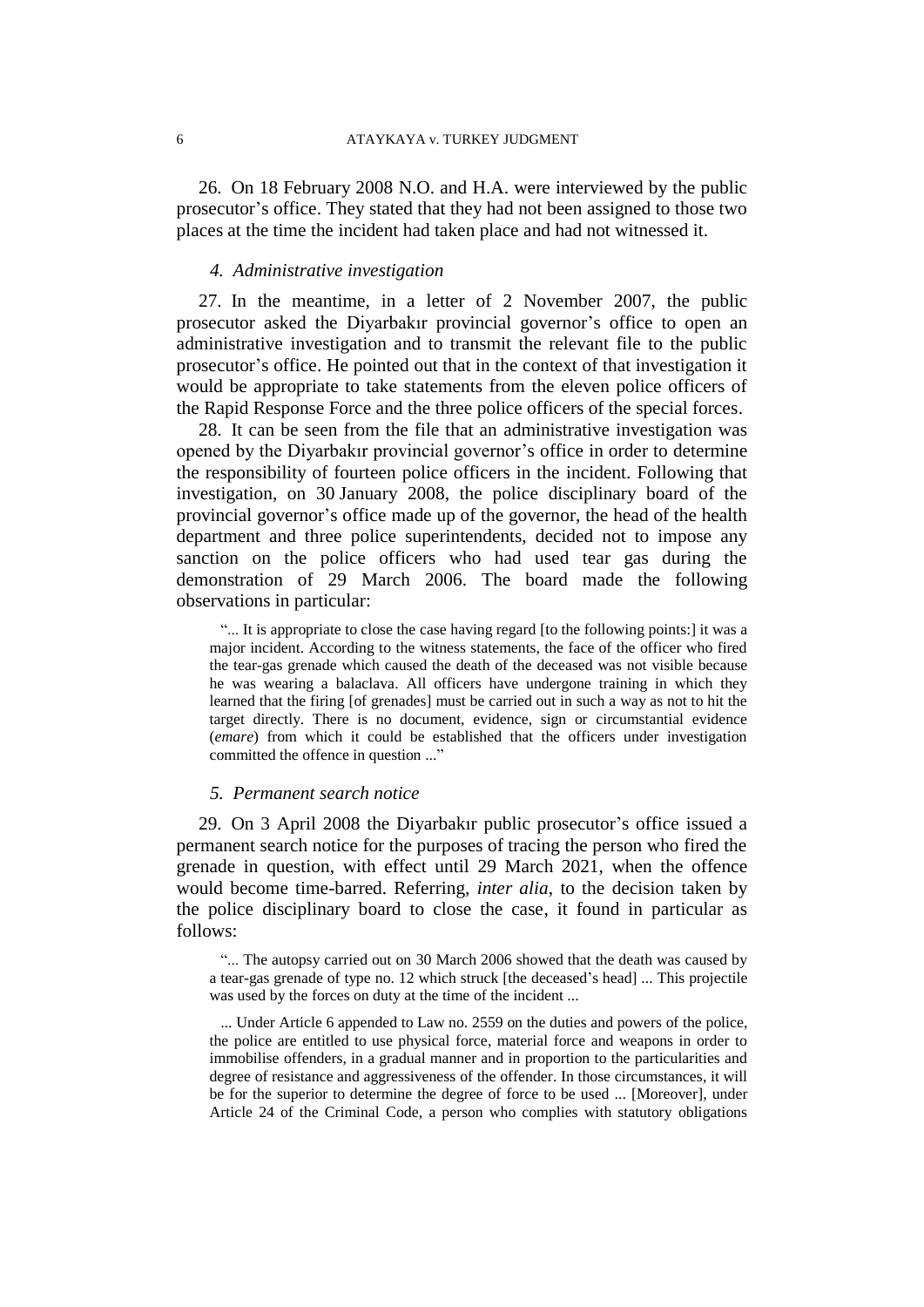cannot be punished and a person who obeys an order given by a competent authority in the exercise of its power cannot be held responsible for his action.

In the registers of the security forces, there is no information concerning the manner in which the death occurred.

...

The deceased Tarık Ataykaya found himself among the demonstrators during the social demonstrations which took place on 29 March 2006 in the centre of Diyarbakır, either because he was taking part in those demonstrations or because he had just left the workshop where he was working. During the incidents, demonstrators were clashing with the police and throwing sticks and stones. The police intervened against the demonstrators using tear-gas grenades and rubber bullets. The casing of a tear-gas grenade thrown against the moving demonstrators struck the head [of Tarık Ataykaya] and caused his death. This incident is not mentioned in the police documents. The witnesses to the incident stated that they could not identify the person who had fired it because his face was masked. It was not possible to determine which weapon had been used. The casing did not bear any characteristic mark of the weapon from which it was fired. Even though there is no tangible evidence to show that the person who fired was definitely a police officer, as no register suggested that other armed individuals had used tear-gas grenades [it can be concluded that] this grenade was probably used by the security forces which were operating at that time. [However,] it is not possible to identify the perpetrator, whether from the autopsy report, the statements of the complainant and witnesses, the forensic report or the case file as a whole ..."

This decision was notified to the applicant on 17 April 2008.

#### II. RELEVANT DOMESTIC LAW AND PRACTICE

30. The relevant part, in the present case, of section 16 of Law no. 2559 on the powers and duties of the police, enacted on 4 July 1934 and published in the Official Gazette on 14 July 1934, as in force at the relevant time, read as follows:

"... Police officers are entitled to use their weapons only in the following situations:

- (a) in self-defence;
- ...

(h) or where a person or group shows resistance to the police and prevents it from discharging its duties, or where there is an attack against the police. ..."

31. Section 16 of Law no. 2559 was amended by Law no. 5681, published in the Official Gazette on 14 June 2007. That provision now reads as follows:

"The police

...

<sup>(</sup>c) may use firearms for the purposes of arresting a person against whom an arrest or custody warrant has been issued ... or a suspect in the act of committing an offence, within limits that are commensurate with the fulfilment of that purpose.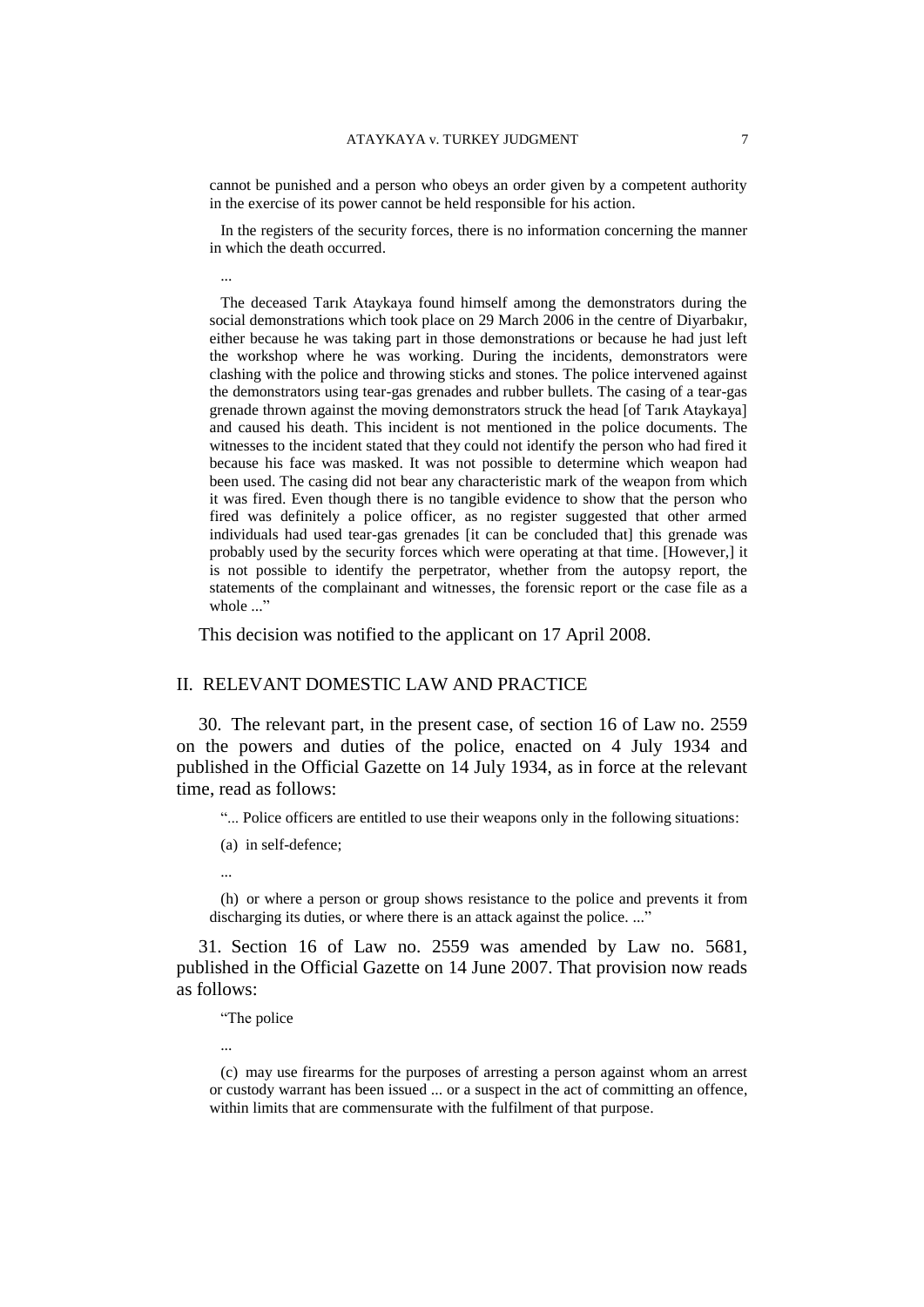#### 8 ATAYKAYA v. TURKEY JUDGMENT

Before making use of firearms, the police ... must first call out 'stop!' ... If the person continues to flee, the police may fire a warning shot. If, despite those warnings, the person still continues to flee, and if no other means of stopping the person can be envisaged, the police may use firearms for the purposes of stopping the person, within limits that are commensurate with the fulfilment of that purpose (*kişinin yakalanmasını sağlamak amacıyla ve sağlayacak ölçüde silahla ateş edilebilir*) ..."

32. Under section 24 of Law no. 2911 on gatherings and demonstrations:

"Where a gathering or a demonstration that has begun in compliance with the law ... turns into a gathering or demonstration that is in breach of the law:

...

...

(b) The highest local civilian authority ... will send [one or more] local commanding officer of the security forces to the scene of the incident.

That commanding officer will order the crowd to disperse in accordance with the law and will warn it that, in the event of refusal to comply, force will be used. If the crowd does not disperse, it will be dispersed by the use of force ...

In the situations described ..., in the event of an attack on the security forces or on the property or individuals they are protecting; or where there is effective resistance, force will be used without any need [to issue] an order.

Where a gathering or a demonstration has begun in breach of the law ..., the security forces ... must take the necessary precautions. The commanding officer of the forces will order the crowd to disperse in accordance with the law and will warn it that, in the event of refusal to comply, force will be used. If the crowd does not disperse, it will be dispersed by the use of force."

33. Section 6 annexed to Law no. 2559 on the duties and powers of the police, as in force at the relevant time, read as follows:

"The term 'use of force' shall mean the use of physical force, material force and weapons in order to immobilise offenders, in a gradual manner and in proportion to the particularities and degree of resistance and aggressiveness [of the offender].

Where the action is taken against a group, the degree of force used and the requisite quantity of weaponry (*zor kullanmanın derecesi ile kullanılacak araç ve gereçler*) will be determined by the supervisor of the intervening unit."

34. Article 25 of the directive of 30 December 1982 on the Rapid Response Forces (*Polis Çevik Kuvvet Yönetmeliği*) lays down the principles governing the supervision, control and intervention of those forces during demonstrations (for the text, see *Abdullah Yaşa and Others v. Turkey*, no. 44827/08, § 27, 16 July 2013).

35. On 15 February 2008 the director of the general police force (*Emniyet Genel Müdürü*) sent all the security services a circular stating the conditions for the use of tear-gas (*E.G.M. Genelge No.: 19*). It referred to a directive concerning the use of weapons emitting tear-gas (*Göz Yaşartıcı Gaz Silahları ve Mühimmatları Kullanım Talimatı*) issued in February 2008.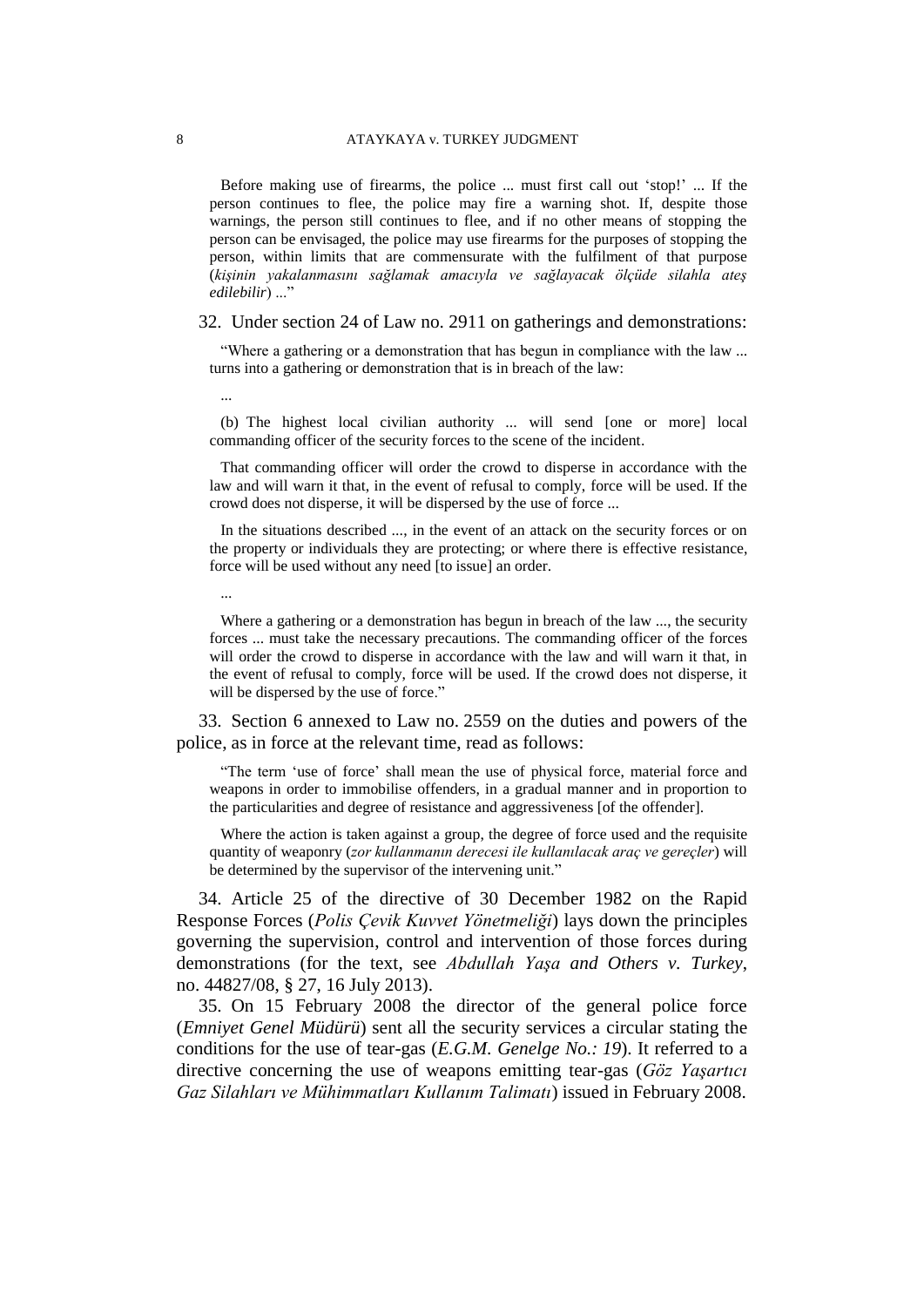This directive describes the features of tear-gas-based weapons and the physiological effects of the gas used (for the text of the circular, see ibid., § 28).

## THE LAW

## I. ALLEGED VIOLATION OF ARTICLE 2 OF THE CONVENTION

36. The applicant alleged that the death of his son had been caused by an excessive use of force. In his view, domestic law did not regulate, in a manner that was compatible with the Convention, the use of firearms by State agents. The latter had allegedly been authorised to use lethal force against his son without it being absolutely necessary. He further complained that the authorities had not carried out an effective investigation into the death. He relied in this connection on Article 2 of the Convention, which reads as follows:

"1. Everyone's right to life shall be protected by law. No one shall be deprived of his life intentionally save in the execution of a sentence of a court following his conviction of a crime for which this penalty is provided by law.

2. Deprivation of life shall not be regarded as inflicted in contravention of this article when it results from the use of force which is no more than absolutely necessary:

(a) in defence of any person from unlawful violence;

(b) in order to effect a lawful arrest or to prevent the escape of a person lawfully detained;

(c) in action lawfully taken for the purpose of quelling a riot or insurrection."

37. The Government disputed his arguments.

#### **A. Admissibility**

38. The Government objected that the applicant had not complied with the six-month time-limit under Article 35 § 1 of the Convention. In particular, they argued that he should have lodged his application, in accordance with the Court's case-law, within a period of six months which ran, according to them, either from the date of the act complained of or from the date on which he had allegedly become aware of the ineffectiveness of domestic remedies. The Government stated that, if the applicant considered that the decision of the public prosecutor's office, adopted on 3 April 2008, constituted the final domestic decision, he should have lodged his application by 3 October 2008. Consequently, they argued that the application of 17 October 2008 was out of time and had to be rejected.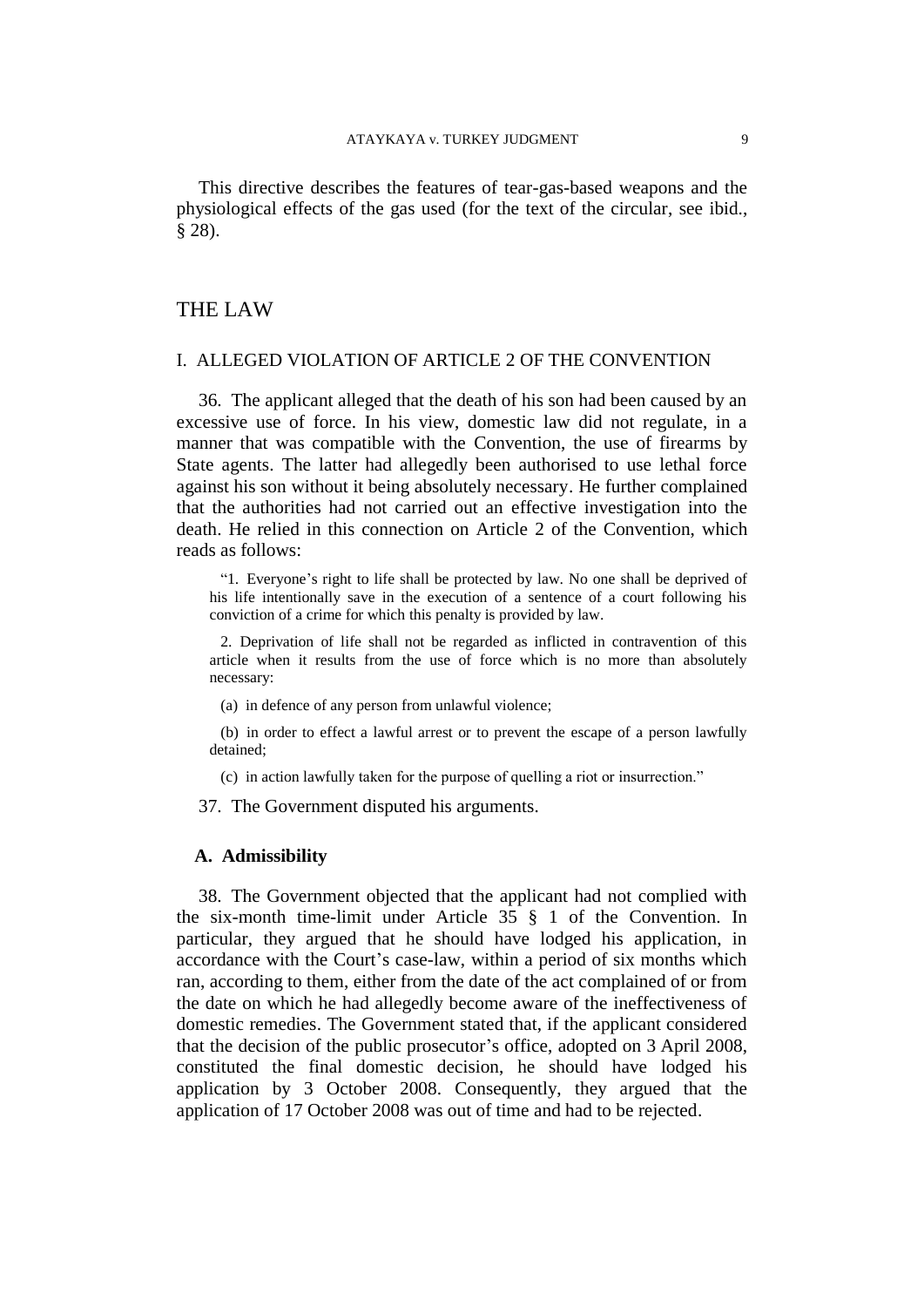39. The applicant contested those arguments.

40. The Court would observe that the decision of the public prosecutor's office adopted on 3 April 2008, being the final domestic decision, was notified to the applicant on 17 April 2008. The period laid down by Article 35 § 1 of the Convention thus ran from the next day, 18 April 2008, and expired on 17 October 2008, at midnight (see *Sabri Güneş v. Turkey* [GC], no. 27396/06, § 60, 29 June 2012). The application was lodged on that latter date, before midnight, and therefore before the end of the above-mentioned period.

Consequently, the Court dismisses the Government's objection that the applicant failed to comply with the six-month rule. It finds that the applicant's complaint is not manifestly ill-founded within the meaning of Article 35 § 3 (a) of the Convention. It further notes that it is not inadmissible on any other grounds. It must therefore be declared admissible.

## **B. Merits**

#### *1. The parties' submissions*

41. The applicant contended that his son, who had not taken part in the demonstrations in question and had found himself by chance between the demonstrators and the security forces, had been killed deliberately by the latter, which had used a degree of force that was unnecessary and manifestly arbitrary and disproportionate. In addition, domestic law did not regulate, in a manner that was compatible with the Convention, the use of firearms by State agents. The latter had allegedly been authorised to use lethal force against his son in a manifestly inappropriate manner without it being absolutely necessary, in his view. He added that numerous violations of human rights had been committed during the incidents in question and, lastly, that the Government were not able to provide the slightest explanation capable of justifying the degree of force used. In addition, the applicant contended that the investigation had not been conducted in accordance with the procedural requirements under Article 2 of the Convention.

42. The Government accepted the argument that the applicant's son had not taken part in the demonstrations in question and had found himself by chance between the demonstrators and the security forces. They further admitted that Tarık Ataykaya had been struck by a cartridge fired from a weapon used by the security forces during their intervention against the demonstrators. They argued, however, that the use of force in the present case had been compliant with the law, namely section 16 of Law no. 2559 and section 6 appended to that law, and that the fatal incident had been unforeseeable.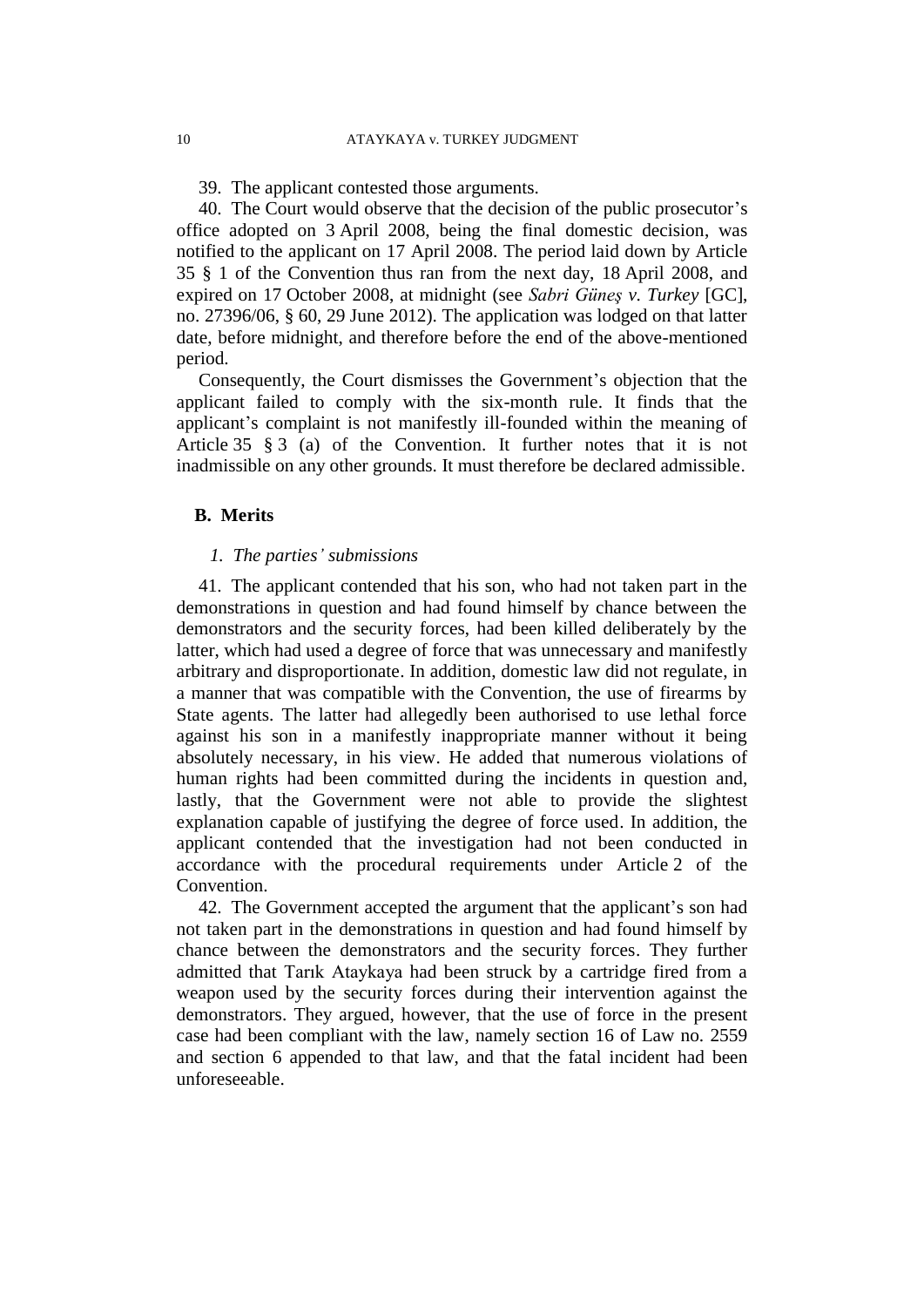43. They added in this connection that the use of force by the security forces had been proportionate because they had been instructed to fire the tear-gas grenades into the air and had followed training for that purpose.

44. The Government further argued that the investigation into the death of Tarık Ataykaya had been comprehensive. They explained that the authorities had immediately opened an investigation to determine the responsibility of the security forces for the death in question and had undertaken all the necessary research to identify the members of the security forces who had used grenade launchers of the relevant type on the day of the incident, but that the investigations had been unsuccessful because the personnel in question had been masked. They further stated that the public prosecutor's office had issued a permanent search notice in order to find the person who had fired the shot in question. Moreover, referring to the decision of 30 January 2008 by the police disciplinary board, they argued that there was no evidence to suggest that the personnel in respect of which the investigation had been carried out were responsible for the death of the applicant's son. Lastly, they submitted that there was no evidence that the security forces had acted with the intention of killing the applicant's son.

### *2. The Court's assessment*

45. The Court reiterates that the text of Article 2, read as a whole, demonstrates that paragraph 2 does not primarily define instances where it is permitted intentionally to kill an individual, but describes the situations where it is permitted to have recourse to the "use of force", which may result, as an unintended outcome, in the deprivation of life. The use of force, however, must be no more than is "absolutely necessary" for the achievement of one of the purposes set out in sub-paragraphs (a), (b) or (c) (see *McCann and Others v. the United Kingdom*, 27 September 1995, § 148, Series A no. 324, and *Solomou and Others v. Turkey*, no. 36832/97, § 64, 24 June 2008).

The Court further reiterates that the use of the term "absolutely necessary" indicates that a stricter and more compelling test of necessity must be employed than that normally applicable when determining whether State action is "necessary in a democratic society" under paragraphs 2 of Articles 8 to 11 of the Convention. In particular, the force used must be strictly proportionate to the achievement of the aims set out in subparagraphs 2 (a), (b) and (c) of Article 2. Furthermore, in keeping with the importance of this provision in a democratic society, the Court must, in making its assessment, subject deprivations of life to the most careful scrutiny, particularly where deliberate lethal force is used, taking into consideration not only the actions of the agents of the State who actually administer the force but also all the surrounding circumstances, including such matters as the planning and control of the actions under examination (see *Giuliani and Gaggio v. Italy* [GC], no. [23458/02,](http://hudoc.echr.coe.int/sites/eng/Pages/search.aspx#{"appno":["23458/02"]}) § 176, ECHR 2011).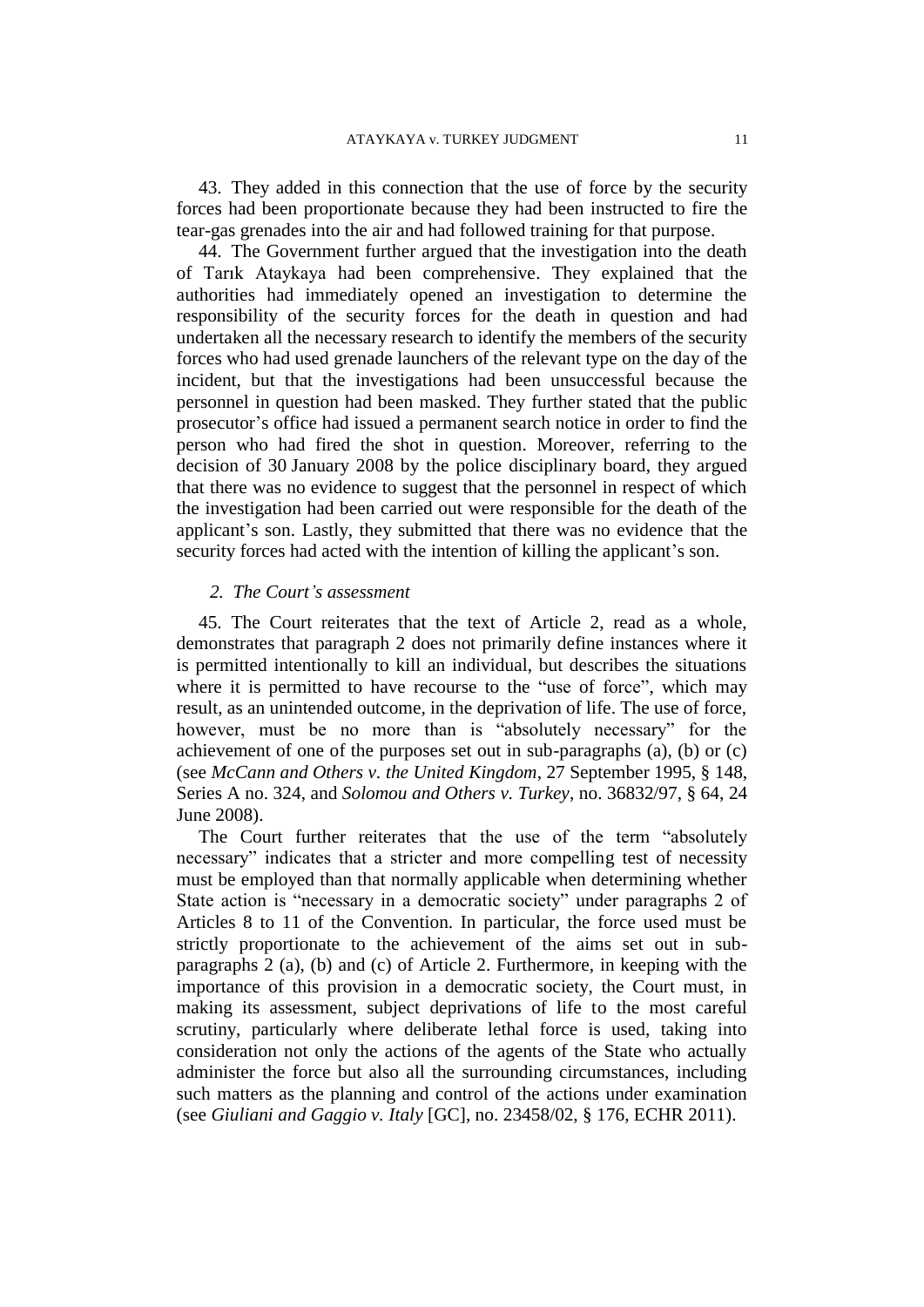46. The Court finds it appropriate to begin its analysis with facts which have not given rise to any dispute between the parties. First of all, it is not disputed that the applicant's son, Tarık Ataykaya, was killed on 29 March 2006 by a tear-gas grenade fired by the security forces. Nor is it disputed that he was part of a group of violent demonstrators and found himself by chance between the demonstrators and the police. The Court would further observe that Tarık Ataykaya was killed by a member of the security forces who was masked at the time of the incident. It has thus been established "beyond any reasonable doubt" that a member of the security forces fired a tear-gas grenade towards Tarık Ataykaya, injuring him in the head and causing his death. It follows that the burden of proof is on the authorities, which have a duty to show that the use of lethal force in question was made absolutely necessary by the situation and that it was not excessive or unjustified within the meaning of Article  $2 \S 2$  of the Convention (see *Bektaş and Özalp v. Turkey*, no. 10036/03, § 57, 20 April 2010). Against this background, the Court must examine in the present case not only whether the use of potentially lethal force against the applicant's son was legitimate but also whether the operation was regulated and organised in such a way as to minimise to the greatest extent possible any risk to his life (see *Makaratzis v. Greece* [GC], no. 50385/99, § 60, ECHR 2004-XI). It must also verify that the authorities did not act negligently in their choice of measures (see *Nachova and Others v. Bulgaria* [GC], nos. 43577/98 and 43579/98, § 95, ECHR 2005-VII).

47. The Court reiterates that it is aware of the subsidiary nature of its role and that it must be cautious in taking on the role of a first instance tribunal of fact, where this is not rendered unavoidable by the circumstances of a particular case (see *McKerr v. the United Kingdom* (dec.), no. 28883/95, 4 April 2000). Where domestic proceedings have taken place, it is not the Court's task to substitute its own assessment of the facts for that of the domestic courts and it is for the latter to establish the facts on the basis of the evidence before them (see, among many other authorities, *Edwards v. the United Kingdom,* 16 December 1992, § 34, Series A no. 247-B, and *Klaas v. Germany,* 22 September 1993, § 29, Series A no. 269). Though the Court is not bound by the findings of domestic courts and remains free to make its own appreciation in the light of all the material before it, in normal circumstances it requires cogent elements to lead it to eschew the findings of fact reached by the domestic courts (see *Aydan v. Turkey*, no. 16281/10, § 69, 12 March 2013).

48. That being said, and in view of the fact that the burden of proof is on the Government, the Court will first ascertain whether the investigation carried out at the domestic level was effective, in the sense that it was capable of leading to the determination of whether the force used was or was not justified in the circumstances (see *Gülbahar Özer and Others v. Turkey*, no. 44125/06, § 59, 2 July 2013). Furthermore, it will examine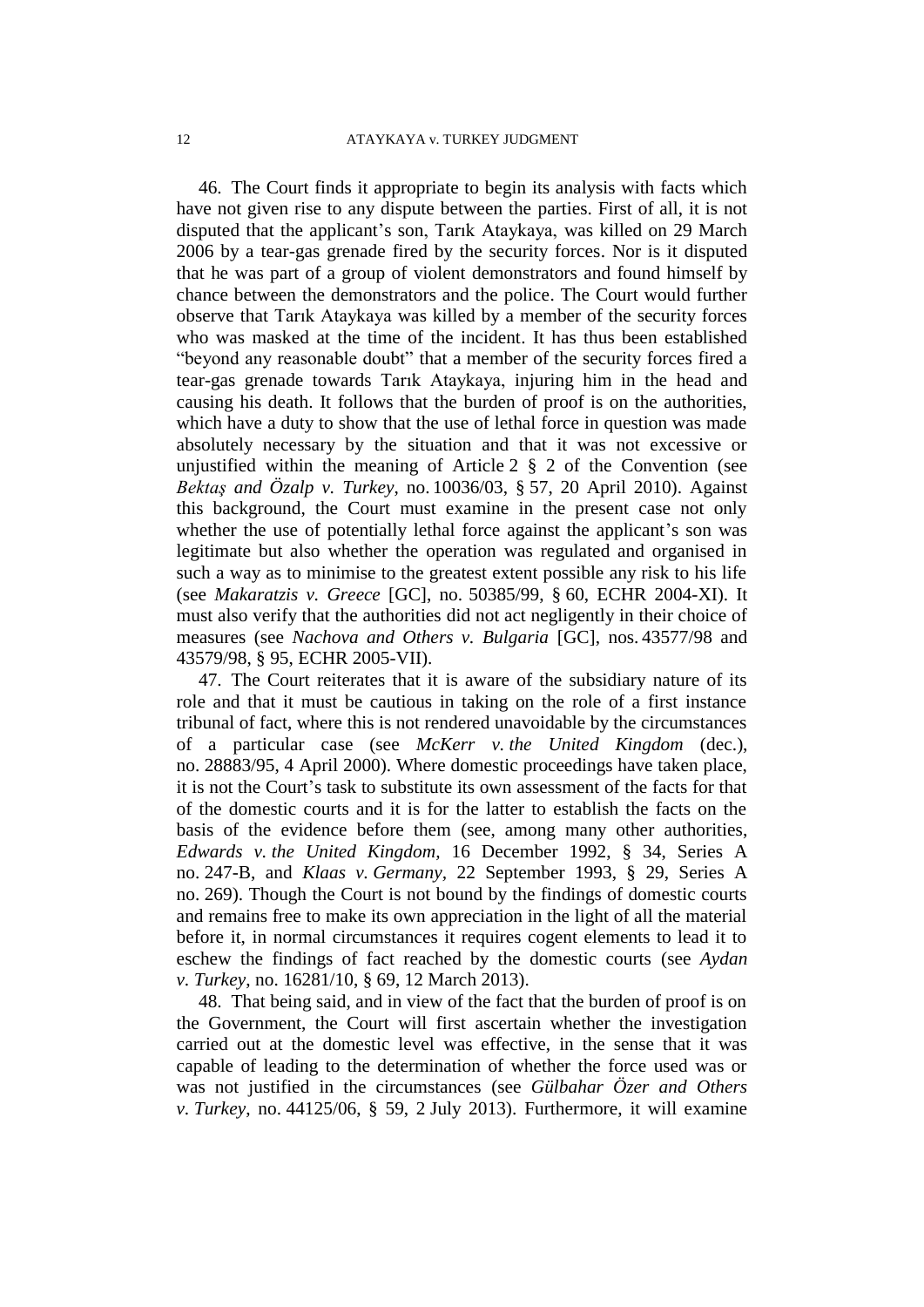whether there was a legal and administrative framework defining the limited circumstances in which law-enforcement officials were entitled to use force and firearms (see *Makaratzis*, cited above, § 59).

49. The Court notes that an investigation was indeed opened following a complaint by the applicant in March 2006, but that the investigation raised issues at a number of levels.

50. First, it must be said that the investigative authorities failed to identify – and therefore to question – the member of the security forces who fired at Tarık Ataykaya, on the ground that his face had been concealed by a balaclava. Nor were they able to establish with certainty the number of security force members who had been authorised to use the type of weapon in question at the time of the incident. Initially, in a letter of June 2006, the Diyarbakır police headquarters informed the public prosecutor's office that three police officers had used the weapons in question (see paragraph 14 above). Subsequently, in a letter of 10 April 2007, the public prosecutor's office was informed that twelve other members of the special forces and eleven other members of the rapid intervention force, making a total of twenty-three police officers from the Anti-Terrorist Branch, had also been authorised to use such weapons at the time of the incident (see paragraph 18 above). However, there is no evidence in the case file that the identities of all these officers were notified to the appropriate public prosecutor's office, which confined itself, moreover, to interviewing only a few of the police officers (see paragraphs 20 and 26 above). Similarly, according to the information in the file, as regards the public prosecutor's request concerning the places where the officers were stationed, the reply of the police authorities was imprecise, providing vague information and simply indicating that the officers had been posted to different areas at the time of the incident (see paragraph 17 above). In the Court's view, that lack of cooperation by the police authorities with the public prosecutor's office responsible for the investigation is all the more inexplicable as the latter's sole purpose was to obtain official information from a State department.

51. Moreover, it can be seen from the file that the administrative investigation conducted by the police disciplinary board concerned only fourteen police officers and that it was no more successful in identifying the officer who fired the lethal shot (see paragraph 27-28 above). In this connection it is noteworthy that, once again, the main obstacle to identifying that officer was the fact that the policemen were wearing balaclavas at the time of the incident.

52. The Court takes the view that it is not necessary to assess in general terms whether it is compatible with the Convention for balaclavas to be worn by security forces whose task it is to confront demonstrators. It is obvious, however, that this practice has had, in the present case, the direct consequence of giving those responsible immunity from prosecution. On account of that practice, the eyewitnesses were not able to identify the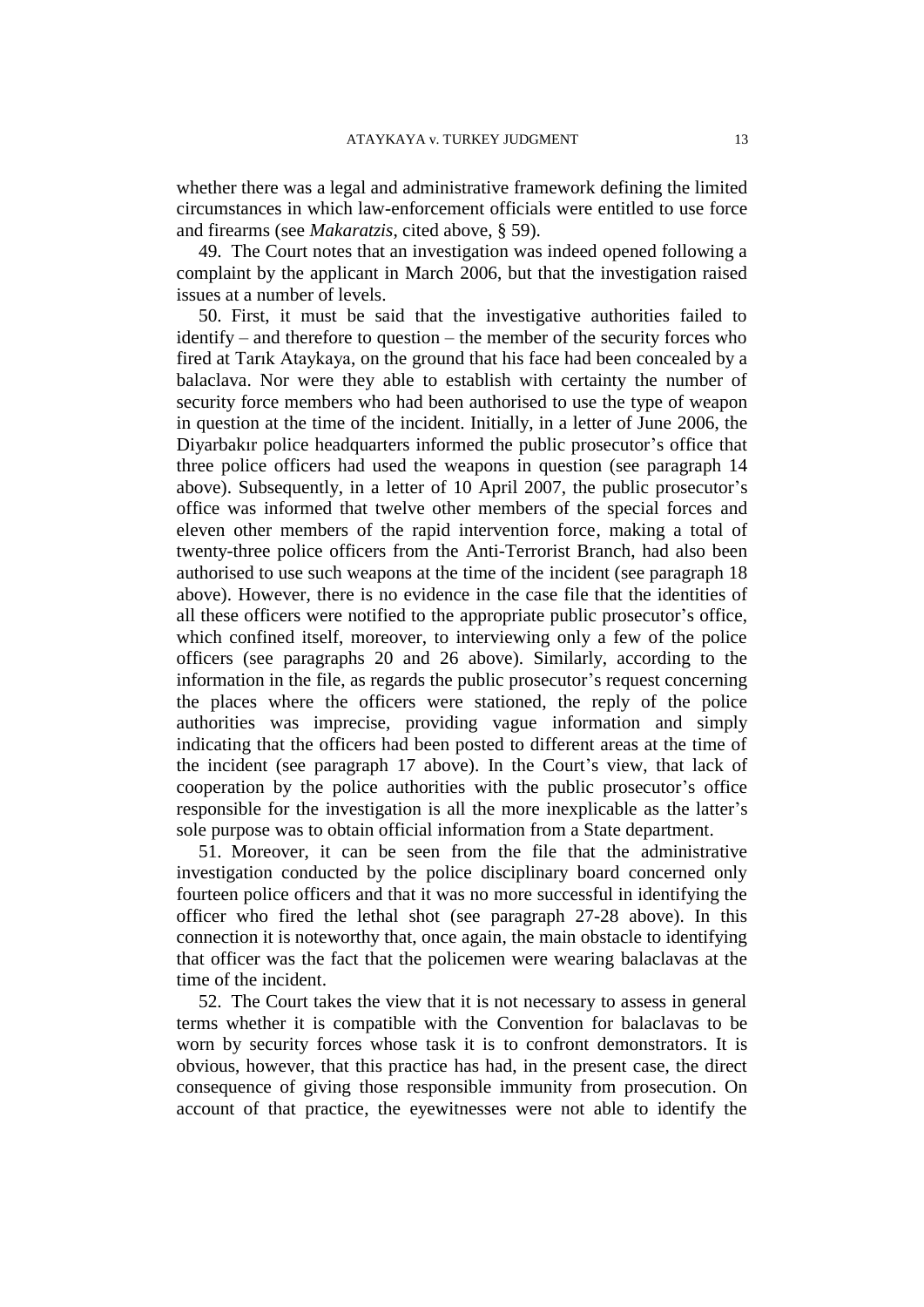officer who fired at Tarık Ataykaya (see paragraphs 22-24 above) and it was not possible to interview, as suspects or witnesses, all the officers who had used grenade launchers that day.

53. The Court finds that this circumstance, namely the inability of eyewitnesses to identify the officer who fired the shot because he was wearing a balaclava, is in itself a matter of concern. In this connection it would refer to its previous finding, under Article 3 of the Convention, to the effect that any inability to determine the identity of members of the security forces, when they are alleged to have committed acts that are incompatible with the Convention, breaches that provision (see, *mutatis mutandis*, *Krastanov v. Bulgaria,* no. 50222/99, §§ 59 and 60, 30 September 2004, and *Rashid v. Bulgaria*, no. 47905/99, §§ 63-65, 18 January 2007). Similarly, the Court has already stated that where the competent national authorities deploy masked police officers to maintain law and order or to make an arrest, those officers should be required to visibly display some distinctive insignia – for example a warrant number – thus, while ensuring their anonymity, enabling their identification and questioning in the event of challenges to the manner in which the operation was conducted (see *Hristovi v. Bulgaria*, no. 42697/05, § 92, 11 October 2011, and *Özalp Ulusoy v. Turkey*, no. 9049/06, § 54, 4 June 2013). Those considerations are all the more valid in the present case as it concerns a death following a shot fired by a member of the security forces who was wearing a balaclava.

54. The Court thus finds that the domestic authorities deliberately created a situation of impunity which made it impossible to identify members of the security forces who were suspected of inappropriately firing tear-gas grenades and to establish the responsibilities of the senior officers, thus preventing any effective investigation (see, *mutatis mutandis*, *Dedovski and Others v. Russia*, no. 7178/03, § 91, ECHR 2008). In addition, it is troubling that no information on the incident which caused Tarık Ataykaya's death was mentioned in the records of the security forces (see paragraph 29 above).

55. The Court further observes that in the first year following the incident practically no progress was made in the investigation. The public prosecutor admittedly attempted on a number of occasions to identify the members of the security forces who had had recourse to tear-gas grenades (paragraph 13 above). Those attempts were not, however, followed up, or they were only partly successful and after an unacceptable delay. Moreover, the public prosecutor's officer proceeded only belatedly to hear evidence from the complainant, from a few police officers whose identities had been disclosed and from eyewitnesses. For example, B.A., one of the police officers who had used tear-gas grenades, was not interviewed until 14 February 2007 – more than ten months after the incident (see paragraph 20 above). Two other police officers were not interviewed until about two years after the event (see paragraph 26 above). In this connection, the Court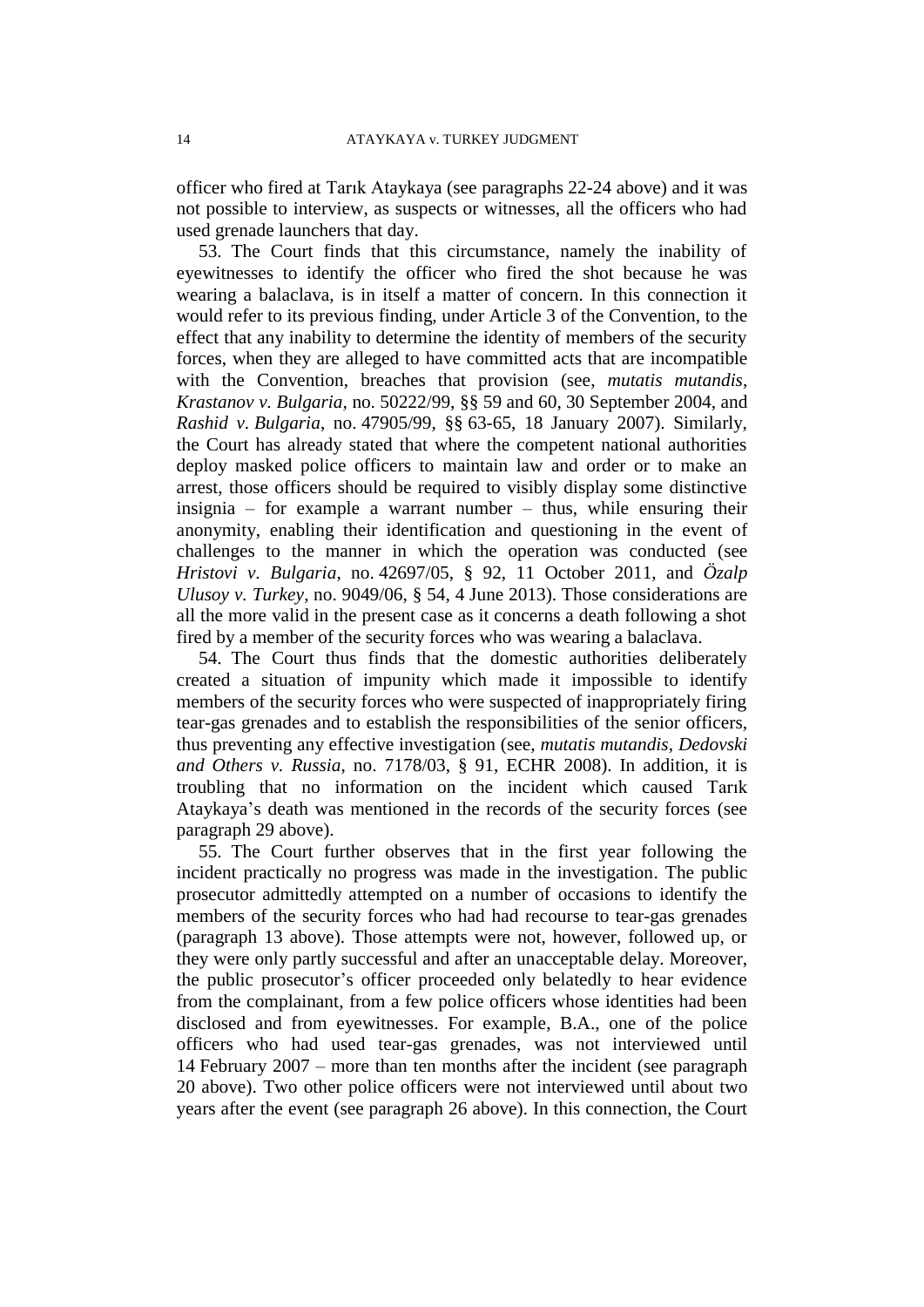would reiterate its findings in *Bektaş and Özalp* (cited above, § 65 – police officers questioned seven days after the incident), and in *Ramsahai and Others* ([GC], no. 52391/99, § 330, ECHR 2007-II – police officers questioned three days after the incident), to the effect that such delays not only create an appearance of collusion between the investigative authorities and the police, they could also lead the victim's family – and the public in general – to believe that the members of the security forces are not accountable for their acts to the judicial authorities. In the present case, although there is no evidence that they colluded with each other or with their colleagues in the Mardin police force, the mere fact that appropriate steps were not taken to reduce the risk of such collusion amounts to a significant shortcoming in the adequacy of the investigation (see *Ramsahai and Others*, cited above, § 330).

56. Furthermore, the Court observes that, notwithstanding the applicant's request (see paragraph 11 above), no expert opinion was ordered to establish how the grenade had been fired, especially as, in view of its impact and the injuries caused, it seems that the shot, as stated by an eyewitness (see paragraph 9 above), had been direct, following a flat trajectory, rather than a high-angle shot. The Court has already had occasion to observe that "firing a tear-gas grenade along a direct, flat trajectory by means of a launcher cannot be regarded as an appropriate police action as it could potentially cause serious, or indeed fatal injuries, whereas a highangle shot would generally constitute the appropriate approach, since it prevents people from being injured or killed in the event of an impact" (see *Abdullah Yaşa and Others*, cited above, § 48).

57. As regards, lastly, the regulatory framework for the use of non-lethal weapons, such as tear-gas grenades, the Court would point out that, in the case of *Abdullah Yaşa and Others* (cited above), which concerned an injury caused by the firing of a tear-gas grenade during the same incidents as those which gave rise to the present case, it examined the regulations on the use of tear-gas grenades. It found that at the relevant time Turkish law contained no specific provisions regulating the use of such equipment during demonstrations or any instructions in that connection. Given that during the events in Diyarbakır between 28 and 31 March 2006 two individuals, one of whom was Tarık Ataykaya, were killed by tear-gas grenades, it may be concluded that the police officers were able to act with considerable autonomy and take ill-considered initiatives, as would probably not have been the case if they had been given appropriate training and instructions. In the Court's view, such a situation is not sufficient to provide the level of protection "by law" of the right to life that is required in present-day democratic societies in Europe (see, *mutatis mutandis, Makaratzis*, cited above, § 62, and *Abdullah Yaşa and Others,* cited above, § 49).

58. In the light of the foregoing, the Court finds that no serious investigation capable of establishing the circumstances surrounding the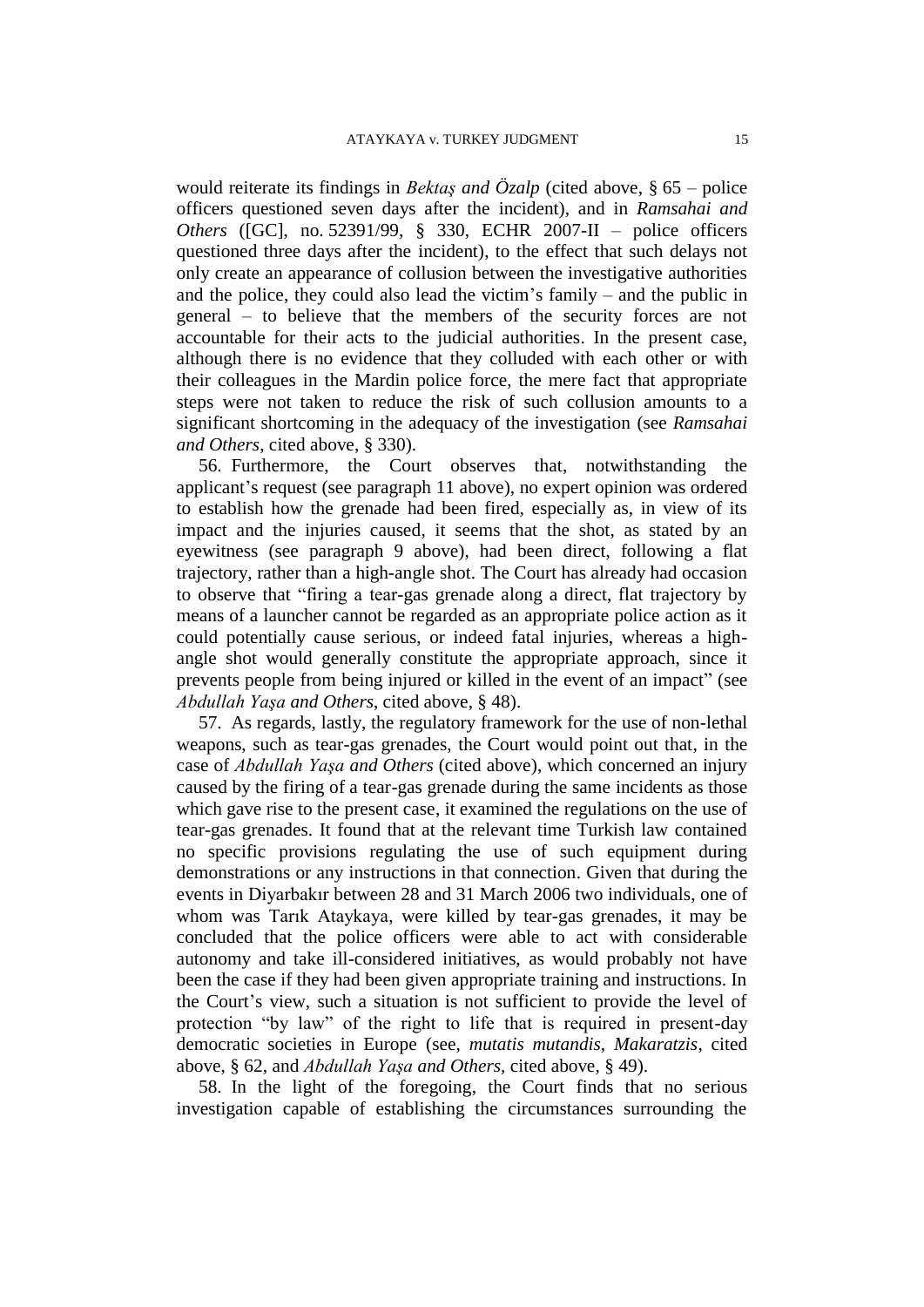death of Tarık Ataykaya has been conducted at the national level and that the Government have not shown satisfactorily that the use of lethal force against the applicant's son was absolutely necessary and proportionate. The same is true for the preparation and supervision of the operation; the Government have not adduced any evidence to suggest that the security forces deployed the requisite vigilance to ensure that any risk to life was reduced to a minimum. In addition, the Court takes the view that, as far as their positive obligation under the first sentence of Article 2 § 1 to put in place an appropriate legislative and administrative framework was concerned, the Turkish authorities had not done all that could be reasonably expected of them, first, to afford to citizens the requisite level of protection, particularly where –as in the present case –potentially lethal force was to be used, and, secondly, to avoid any real and immediate risk to life which might arise in the context of police operations dealing with violent demonstrations (see, *mutatis mutandis*, *Makaratzis,* cited above, § 71).

59. Having regard to the foregoing, it has clearly not been established that the lethal force used against the applicant's son did not go beyond what was "absolutely necessary". In addition, the Court takes the view that the investigation into the incident of 29 March 2006 lacked the effectiveness required by Article 2 of the Convention.

Accordingly, there has been a violation of this provision under its substantive and procedural heads.

## II. THE OTHER ALLEGED VIOLATIONS

60. The applicant submitted that the death of his son and the failure to prosecute the police officers concerned had constituted, for himself, inhuman and degrading treatment in breach of Article 3 of the Convention.

Relying on Article 13 of the Convention, he argued that he had no effective remedy in domestic law by which to bring proceedings against the perpetrator of the lethal shot. In that connection, he complained that the judicial authorities had not carried out a sufficiently comprehensive investigation in order to identify the person responsible for the death. He further argued that the police disciplinary board, which had conducted the disciplinary investigation, could not be regarded as independent and impartial.

Further relying on Article 14 of the Convention, he argued that his son had been murdered on account of his Kurdish origin.

Based on the same facts, the applicant lastly relied on Article 17 of the Convention.

61. The Government disputed those arguments.

62. As regards the complaint under Article 3 of the Convention, having regard to the criteria laid down in its case-law (see *Aydan,* cited above, § 131), the Court is of the view that the present case does not contain a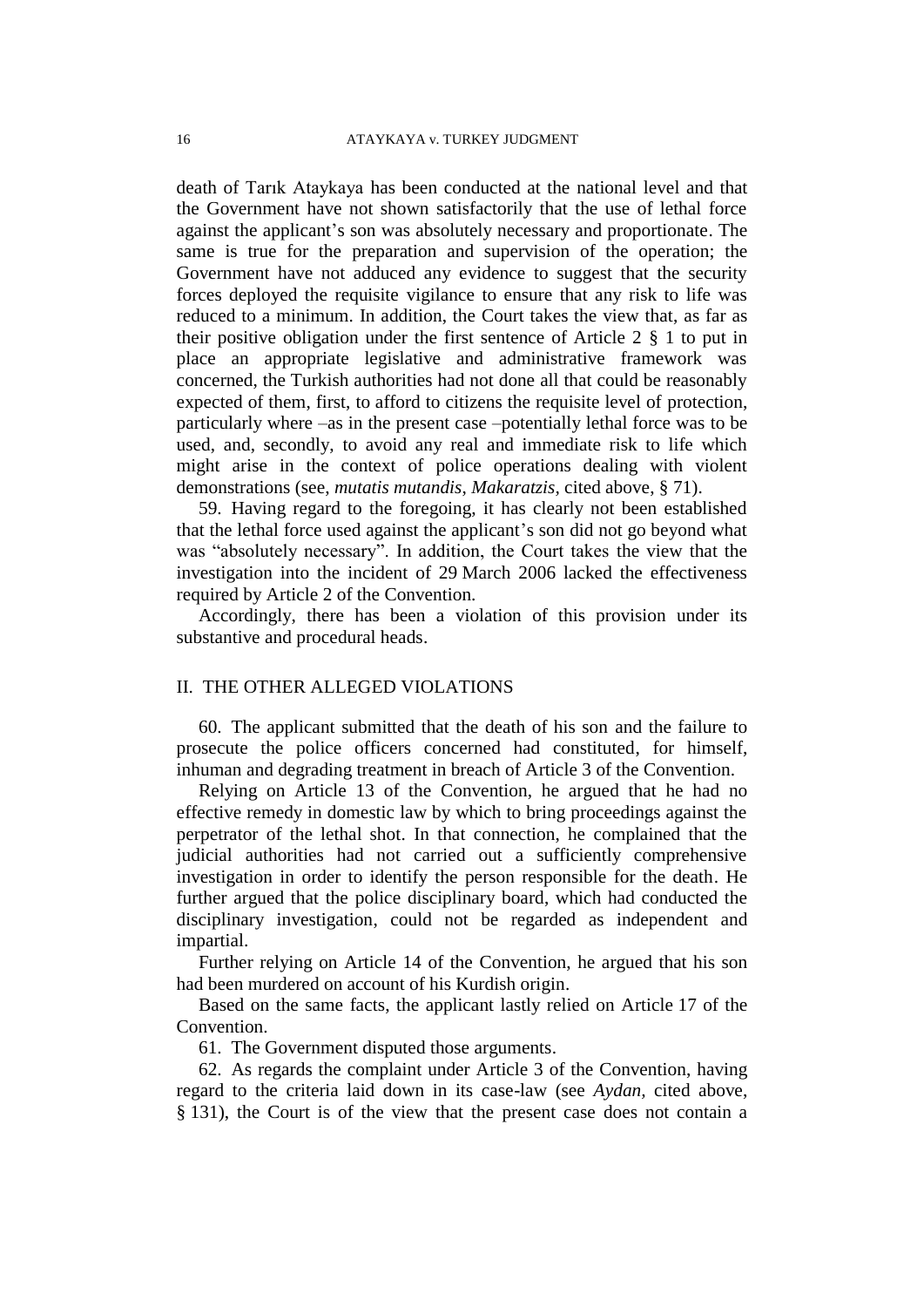sufficient number of special factors which could have caused the applicant suffering of such dimension and nature that it exceeded the emotional distress inevitably sustained by relatives of a victim of a serious human rights violation (compare *Janowiec and Others v. Russia* [GC], nos. 55508/07 and 29520/09, §§ 179-181, ECHR 2013; see also *Perişan and Others v. Turkey*, no. 12336/03, § 99, 20 May 2010; and *Makbule Akbaba and Others v. Turkey,* no. 48887/06, § 46, 10 July 2012). Accordingly, there is nothing to justify finding a violation of Article 3 of the Convention in respect of the applicant.

It follows that this complaint is manifestly ill-founded and must be rejected pursuant to Article 35 §§ 3 (a) and 4 of the Convention.

63. As to the complaint under Articles 14 and 17, the Court notes that it is not substantiated. It is therefore manifestly ill-founded and must be rejected pursuant to Article 35 §§ 3 (a) and 4 of the Convention.

64. As to the complaint under Article 13, given that this complaint is in reality identical to that submitted by the applicant under the procedural head of Article 2, and in view of the conclusion it has reached in respect of the latter Article (see paragraph 59 above), the Court declares the complaint under Article 13 admissible but finds that it does not need to examine it separately on the merits.

## III. APPLICATION OF ARTICLES 41 AND 46 OF THE CONVENTION

65. Article 41 of the Convention provides:

"If the Court finds that there has been a violation of the Convention or the Protocols thereto, and if the internal law of the High Contracting Party concerned allows only partial reparation to be made, the Court shall, if necessary, afford just satisfaction to the injured party."

66. The relevant part of Article 46 of the Convention reads as follows:

"1. The High Contracting Parties undertake to abide by the final judgment of the Court in any case to which they are parties.

2. The final judgment of the Court shall be transmitted to the Committee of Ministers, which shall supervise its execution. ..."

#### **A. Indication of general and individual measures**

67. The applicant expressed the wish that the Court's findings in the present case should lead, at national level, to the taking of measures necessary for the prevention of such violations of the Convention in the future.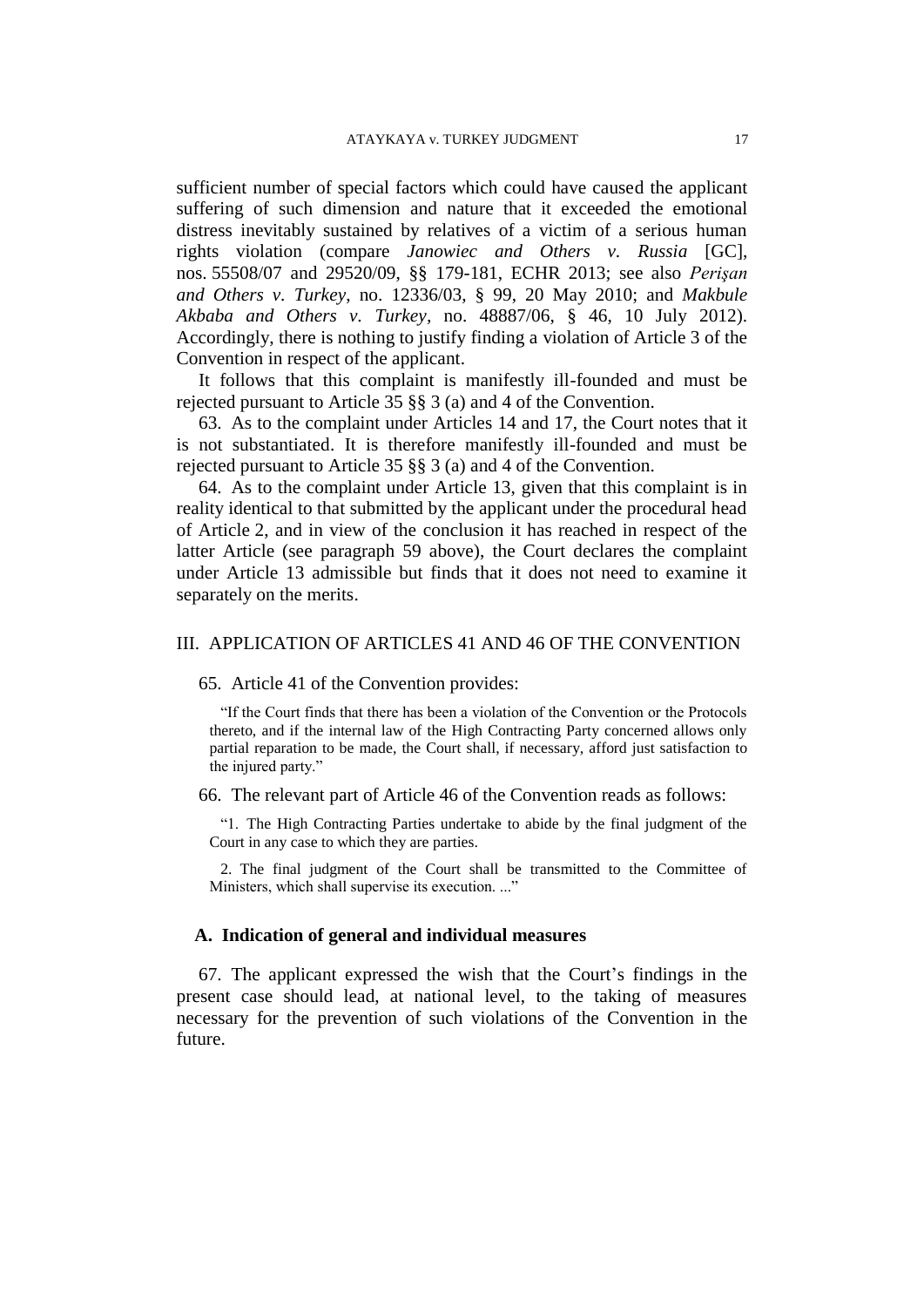#### *1. General principles*

68. The Court reiterates that, having regard to Article 46 of the Convention, a judgment in which it finds a breach imposes on the respondent State a legal obligation under that provision to put an end to the breach and make reparation for its consequences in such a way as to restore as far as possible the situation existing before the breach. If, on the other hand, national law does not allow – or allows only partial – reparation to be made for the consequences of the breach, Article 41 empowers the Court to afford the injured party such satisfaction as appears to it to be appropriate. It follows, *inter alia*, that a judgment in which the Court finds a violation of the Convention or its Protocols imposes on the respondent State a legal obligation not only to pay those concerned the sums awarded by way of just satisfaction, but also to choose, subject to supervision by the Committee of Ministers, the general and/or, if appropriate, individual measures to be adopted in its domestic legal order (see *Del Rio Prada v. Spain* [GC], no. 42750/09, § 137, ECHR 2013; *Maestri v. Italy* [GC], no. 39748/98, § 47, ECHR 2004-I; *Assanidzé v. Georgia* [GC], no. 71503/01, § 198, ECHR 2004-II; and *Ilaşcu and Others v. Moldova and Russia* [GC], no. 48787/99, § 487, ECHR 2004-VII).

69. The Court further reiterates that its judgments are essentially declaratory in nature and that in general, subject to monitoring by the Committee of Ministers, the respondent State remains free to choose the means by which it will discharge its legal obligation under Article 46 of the Convention, provided that such means are compatible with the conclusions set out in the Court's judgment (see, among other authorities, *Scozzari and Giunta v. Italy* [GC], nos. 39221/98 and 41963/98, § 249, ECHR 2000-VIII; *Brumărescu v. Romania* (just satisfaction) [GC], no. 28342/95, § 20, ECHR 2001-I; and *Öcalan v. Turkey* [GC], no. 46221/99, § 210, ECHR 2005-IV). This discretion as to the manner of execution of a judgment reflects the freedom of choice attaching to the primary obligation of the Contracting States under the Convention to secure the rights and freedoms guaranteed (*Papamichalopoulos and Others v. Greece* (Article 50), 31 October 1995, § 34, Series A no. 330-B).

70. However, in exceptional cases, with a view to assisting the respondent State in fulfilling its obligations under Article 46, the Court seeks to indicate the type of measure that might be taken in order to put an end to the systemic situation identified. It may put forward a number of options and leave the choice and manner of implementation to the discretion of the State concerned (see, for example, *Broniowski v. Poland* [GC], no. 31443/96, § 194, ECHR 2004-V). In certain cases the very nature of the violation found may be such as to leave no real choice as to the measures required to remedy it and the Court may decide to indicate only one such measure (see, for example, *Del Rio Prada*, cited above, § 138; *Assanidzé*, cited above, §§ 202 and 203; *Alexanian v. Russia*, no. 46468/06, § 240,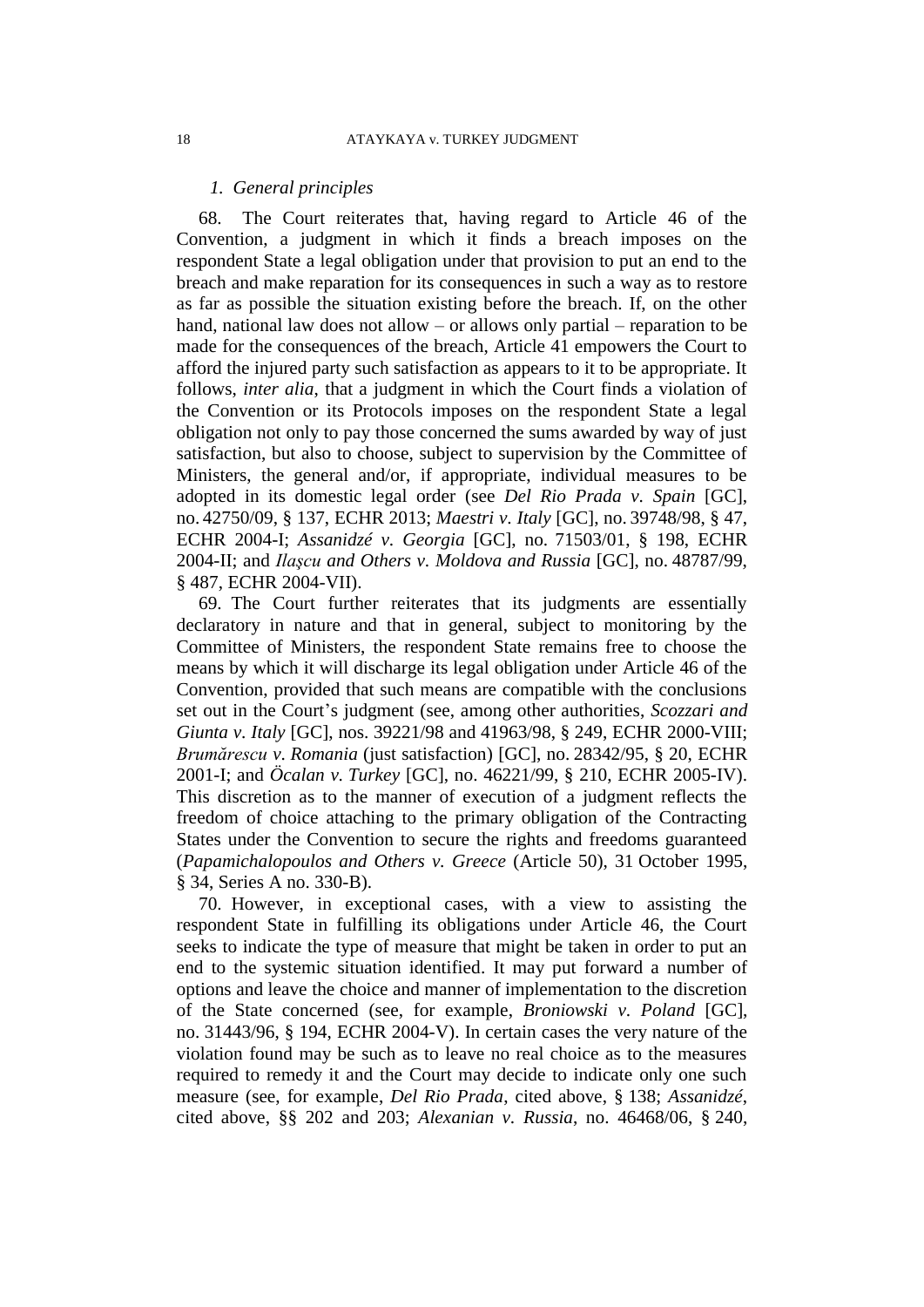22 December 2008; *Fatullayev v. Azerbaijan*, no. 40984/07, §§ 176 and 177, 22 April 2010; and *Oleksandr Volkov v. Ukraine*, no. 21722/11, § 208, 9 January 2013).

## *2. Application of those principles to the present case*

71. As regards the general measures that the State should adopt in order to implement the present judgment, the Court refers back to its findings in the *Abdullah Yaşa and Others* judgment (cited above, § 61):

"... Moreover, [the Court] noted that at the time of the events, Turkish law lacked any specific provisions governing the use of tear-gas grenades during demonstrations and did not lay down any instructions for their utilisation by the police forces ... The Court notes that on 15 February 2008 ... a circular setting out the conditions for the use of tear gas was issued to all national security services by the Director General of Security. Nevertheless, the Court considers it necessary to reinforce the guarantees on proper use of tear-gas grenades in order to minimise the risks of death and injury stemming from their use, by adopting more detailed legislative and/or statutory instruments, in accordance with the principles set out in paragraph 48 above."

72. These findings have been supplemented by those in the *İzci v. Turkey* judgment (no. 42606/05, § 99, 23 July 2013), where the Court stated that it was crucial that a clearer set of rules be adopted in such matters and that a system be put in place guaranteeing appropriate training of personnel and control and supervision of such personnel during demonstrations, together with an effective *ex post facto* review of the necessity, proportionality and reasonableness of any use of force, especially against people who showed no violent resistance towards the security forces.

73. The considerations reiterated above, calling upon the Government to take general measures, are also valid in the present case. The Court notes that the violation of the right to life of the applicant's son, as guaranteed by Article 2 of the Convention, originates once again in a problem stemming from the absence of guarantees as to the proper use of tear-gas grenades. Consequently, the Court emphasises the need to strengthen those guarantees, without delay, in order to minimise the risks of death and injury related to the use of tear-gas grenades (see, to that effect, *Abdullah Yaşa*, cited above, § 61). It would point out, in that connection, that there is a risk that the inappropriate use of such potentially lethal weapons during demonstrations, for as long as the Turkish system fails to comply with the Convention requirements, may lead to other violations of a similar nature to those observed in the present case.

74. As regards individual measures, the Court has found that the applicant's son died following the firing of a tear-gas grenade and that, on that account, there has been a violation of Article 2 of the Convention. It also found that no effective investigation into the incident had been conducted (see paragraph 59 above).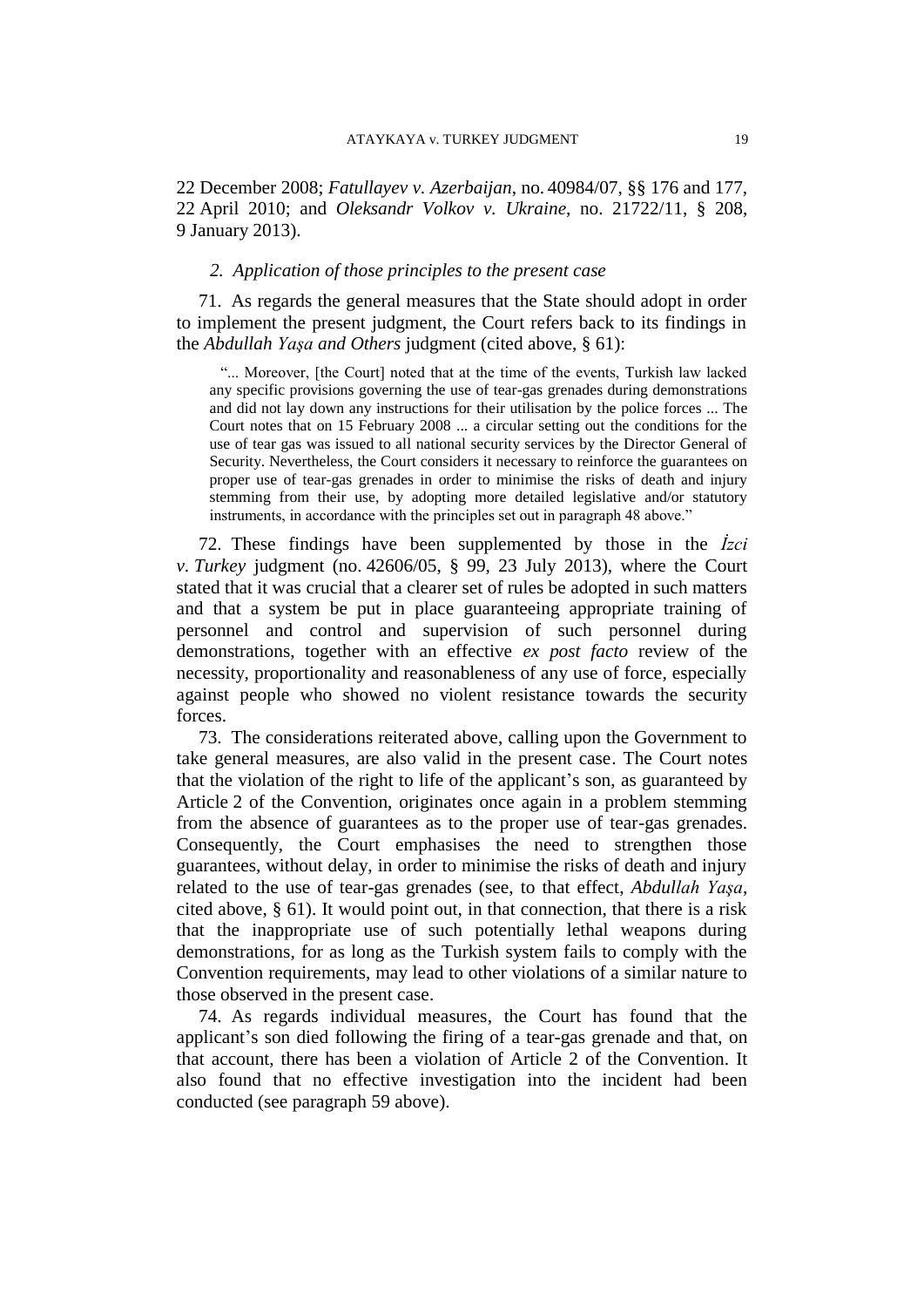75. In view of the fact that the investigation is still open at national level (see paragraph 29 above) and in the light of the documents in the file, the Court finds that in executing the present judgment new investigative measures should be taken under the supervision of the Committee of Ministers. In particular, the measures that the national authorities will have to take in order to prevent impunity must include an effective criminal investigation aimed at the identification and, if appropriate, the punishment of those responsible for the death of the applicant's son. In that connection the Court refers again to the *İzci* judgment (cited above, §§ 98-99), where it found that an effective investigation also had to seek to establish the responsibility of the senior police officers.

#### **B. Article 41**

#### *1. Damage*

76. The applicant claimed 25,000 euros (EUR) in respect of pecuniary damage and EUR 80,000 for non-pecuniary damage.

77. The Government disputed those claims.

78. The Court does not find any causal link between the violation found and the pecuniary damage alleged, and rejects that claim. It is of the view, however, that the applicant should be awarded EUR 65,000 for nonpecuniary damage.

## *2. Costs and expenses*

79. The applicant also claimed EUR 6,603 for the costs and expenses he had incurred in the proceedings before the Court. A statement provided by his lawyer gave the following breakdown:

– lawyer's fees: EUR 6,125,

– administrative expenses (telephone calls, postal costs, photocopying) and translation fees: EUR 478.

80. The Government submitted that those claims were excessive and not substantiated by any document.

81. The Court would point out that in order for costs to be included in an award under Article 41 of the Convention, it must be established that they were actually and necessarily incurred and are reasonable as to quantum (see *Nikolova v Bulgaria* [GC], no. 31195/96, § 79, ECHR 1999-II). In the present case, having regard to the documents at its disposal and the abovementioned criteria, the Court finds it reasonable to award the applicant the sum of EUR 5,000 for all costs and expenses.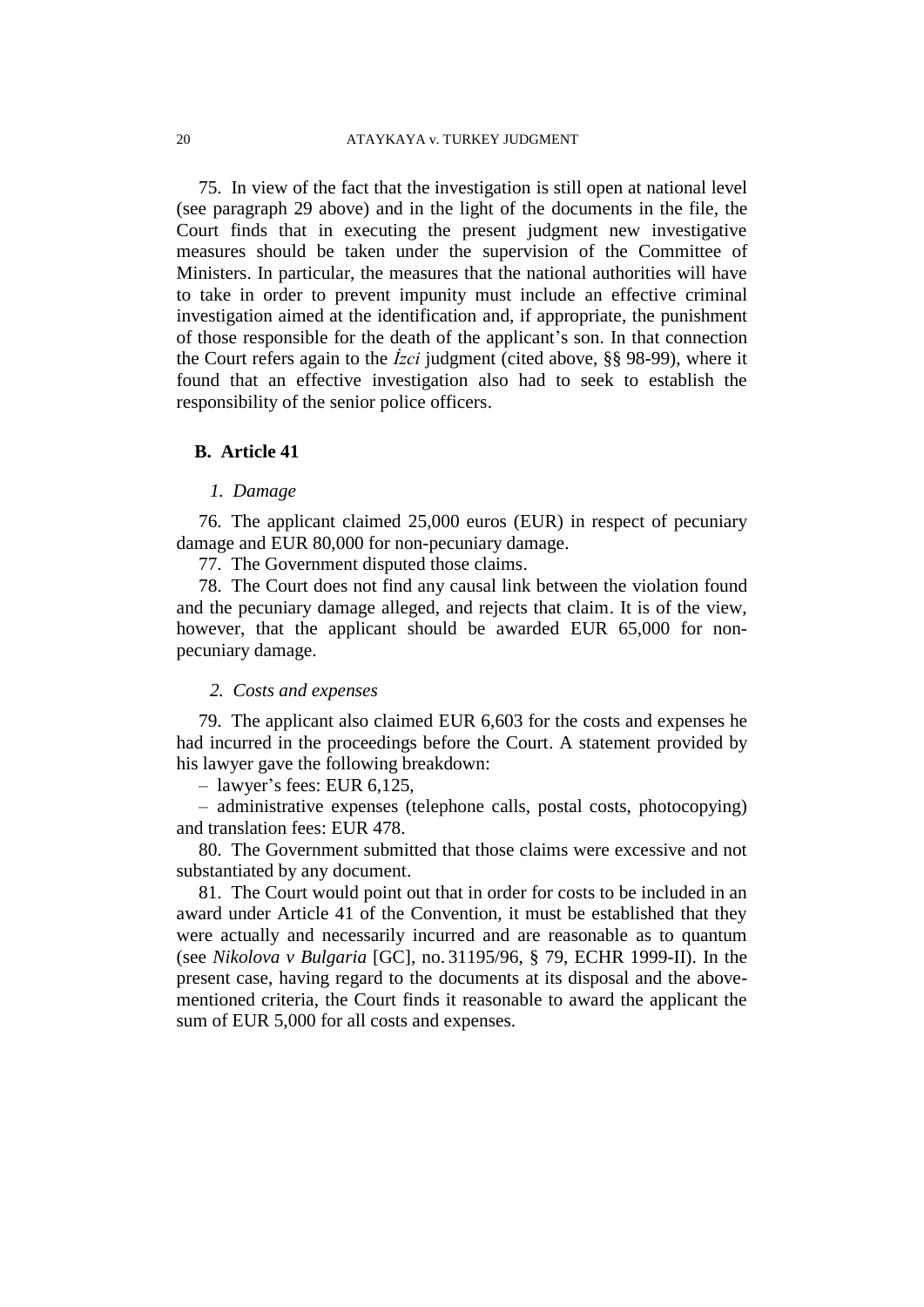#### **C. Default interest**

82. The Court considers it appropriate that the default interest rate should be based on the marginal lending rate of the European Central Bank, to which should be added three percentage points.

## FOR THESE REASONS, THE COURT, UNANIMOUSLY,

- 1. *Declares* the application admissible as to the complaint under Articles 2 and 13 of the Convention;
- 2. *Declares* the application inadmissible as to the complaints under Articles 3, 14 and 17 of the Convention;
- 3. *Holds* that there has been a violation of Article 2 of the Convention under its substantive and procedural heads;
- 4. *Holds* that it is not necessary to examine separately the merits of the complaint under Article 13 of the Convention;
- 5. *Holds*

(a) that the respondent State is to pay the applicant, within three months from the date on which the judgment becomes final in accordance with Article 44 § 2 of the Convention, the following amounts, to be converted into the currency of the respondent State at the rate applicable at the date of payment:

(i) EUR 65,000 (sixty-five thousand euros), plus any tax that may be chargeable, in respect of non-pecuniary damage;

(ii) EUR 5,000 (five thousand euros), plus any tax that may be chargeable to the applicant, in respect of costs and expenses;

(b) that from the expiry of the above-mentioned three months until payment simple interest shall be payable on the above amounts at a rate equal to the marginal lending rate of the European Central Bank during the default period plus three percentage points;

6. *Dismisses* the remainder of the applicant's claim for just satisfaction.